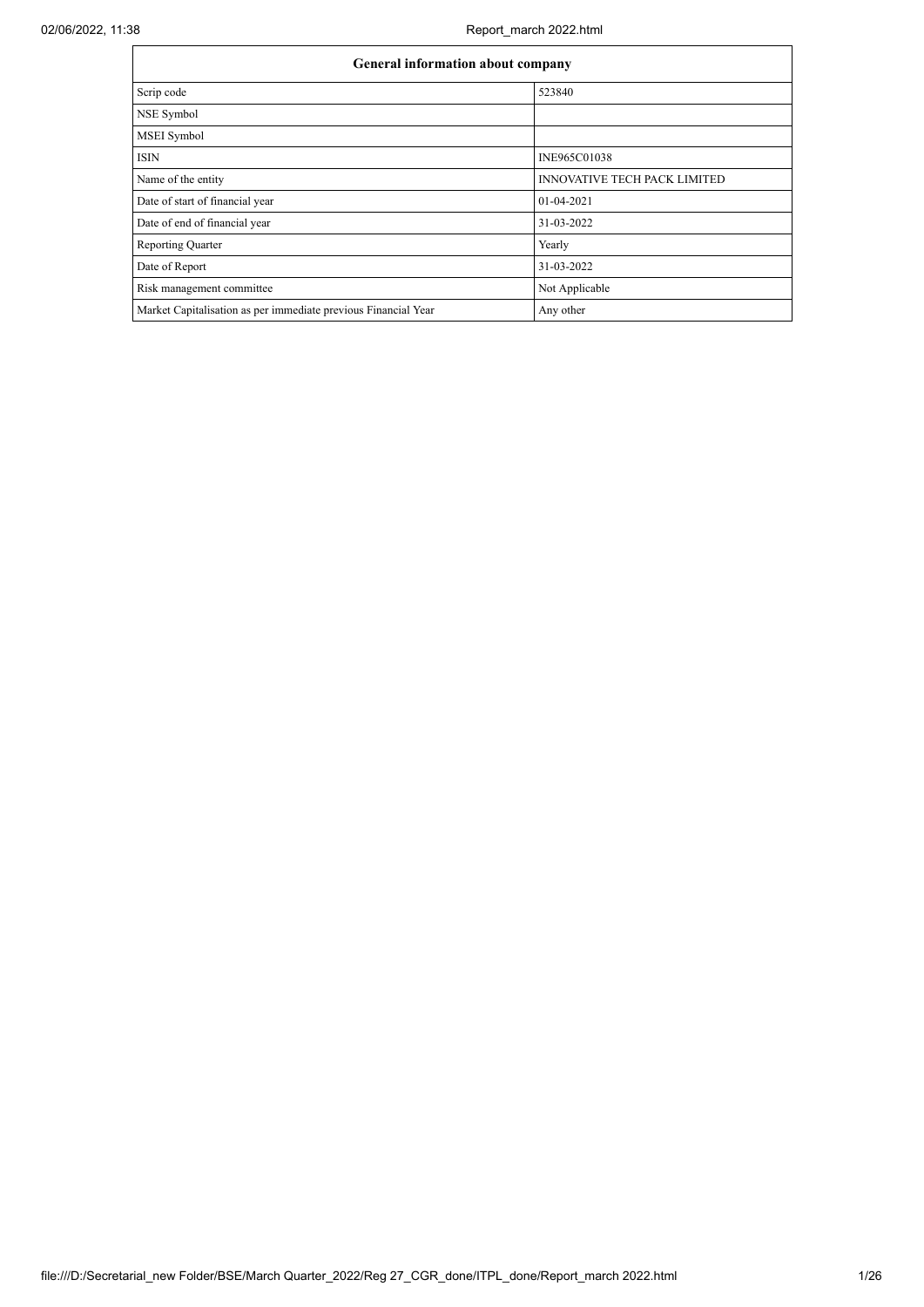## **Annexure I**

## **Annexure I to be submitted by listed entity on quarterly basis**

## **I. Composition of Board of Directors**

|                          |            | Disclosure of notes on composition of board of directors explanatory |                                                       |                            |                               |                          |                                                                                                      |                                             |                                          |                                                           |                      |                                            |                                                                                                                                                |                                                                                                                                                                   |                                                                                                                                                                          |                                                                                                                                                                                                         |
|--------------------------|------------|----------------------------------------------------------------------|-------------------------------------------------------|----------------------------|-------------------------------|--------------------------|------------------------------------------------------------------------------------------------------|---------------------------------------------|------------------------------------------|-----------------------------------------------------------|----------------------|--------------------------------------------|------------------------------------------------------------------------------------------------------------------------------------------------|-------------------------------------------------------------------------------------------------------------------------------------------------------------------|--------------------------------------------------------------------------------------------------------------------------------------------------------------------------|---------------------------------------------------------------------------------------------------------------------------------------------------------------------------------------------------------|
|                          |            |                                                                      |                                                       |                            |                               |                          |                                                                                                      |                                             |                                          | Whether the listed entity has a Regular Chairperson   Yes |                      |                                            |                                                                                                                                                |                                                                                                                                                                   |                                                                                                                                                                          |                                                                                                                                                                                                         |
|                          |            |                                                                      |                                                       |                            |                               |                          |                                                                                                      |                                             |                                          | Whether Chairperson is related to MD or CEO               |                      | Yes                                        |                                                                                                                                                |                                                                                                                                                                   |                                                                                                                                                                          |                                                                                                                                                                                                         |
| $\sim$<br>$\overline{a}$ | PAN        | <b>DIN</b>                                                           | Category 1<br>of directors                            | Category 2<br>of directors | Category<br>3 of<br>directors | Date<br>of<br>Birth      | Whether<br>special<br>resolution<br>passed?<br>[Refer Reg.<br>$17(1A)$ of<br>Listing<br>Regulations] | Date of<br>passing<br>special<br>resolution | <b>Initial Date</b><br>of<br>appointment | Date of Re-<br>appointment                                | Date of<br>cessation | Tenure<br>of<br>director<br>(in<br>months) | No of<br>Directorship<br>in listed<br>entities<br>including<br>this listed<br>entity (Refer<br>Regulation<br>17A of<br>Listing<br>Regulations) | No of<br>Independent<br>Directorship<br>in listed<br>entities<br>including<br>this listed<br>entity (Refer<br>Regulation<br>$17A(1)$ of<br>Listing<br>Regulations | Number of<br>memberships<br>in Audit/<br>Stakeholder<br>Committee(s)<br>including this<br>listed entity<br>(Refer<br>Regulation<br>$26(1)$ of<br>Listing<br>Regulations) | No of post of<br>Chairperson<br>in Audit/<br>Stakeholder<br>Committee<br>held in listed<br>entities<br>including<br>this listed<br>entity (Refer<br>Regulation<br>$26(1)$ of<br>Listing<br>Regulations) |
| $\mathbf{I}$             | AGVPR4762M | 01045817                                                             | Executive<br>Director                                 | Chairperson                |                               | $19-$<br>$07 -$<br>1960  | NA                                                                                                   |                                             | 23-09-1994                               | 14-02-2020                                                |                      |                                            | $\overline{2}$                                                                                                                                 | $\mathbf{0}$                                                                                                                                                      | 2                                                                                                                                                                        | $\mathbf{0}$                                                                                                                                                                                            |
| $\mathbf{I}$             | AXIPK3545M | 02435513                                                             | Executive<br>Director                                 | Not<br>Applicable          | MD                            | $04 -$<br>$10-$<br>1986  | NA                                                                                                   |                                             | 12-08-2011                               | 14-02-2020                                                |                      |                                            | $\overline{2}$                                                                                                                                 | $\theta$                                                                                                                                                          |                                                                                                                                                                          | $\mathbf{0}$                                                                                                                                                                                            |
| $\,$                     | ADVPJ6719P | 08022491                                                             | Non-<br>Executive -<br>Independent<br>Director        | Not<br>Applicable          |                               | $13 -$<br>$02 -$<br>1954 | NA                                                                                                   |                                             | 14-12-2017                               | 28-09-2018                                                |                      | 52                                         |                                                                                                                                                |                                                                                                                                                                   | $\overline{2}$                                                                                                                                                           | $\overline{2}$                                                                                                                                                                                          |
| A<br>$\mathbb{I}$        | AEOPK6587Q | 06955087                                                             | Non-<br>Executive -<br>Non<br>Independent<br>Director | Not<br>Applicable          |                               | $05 -$<br>$08 -$<br>1962 | NA                                                                                                   |                                             | 24-07-2018                               | 30-09-2019                                                |                      |                                            | $\overline{2}$                                                                                                                                 | $\mathbf{0}$                                                                                                                                                      | $\mathbf{0}$                                                                                                                                                             | $\mathbf{0}$                                                                                                                                                                                            |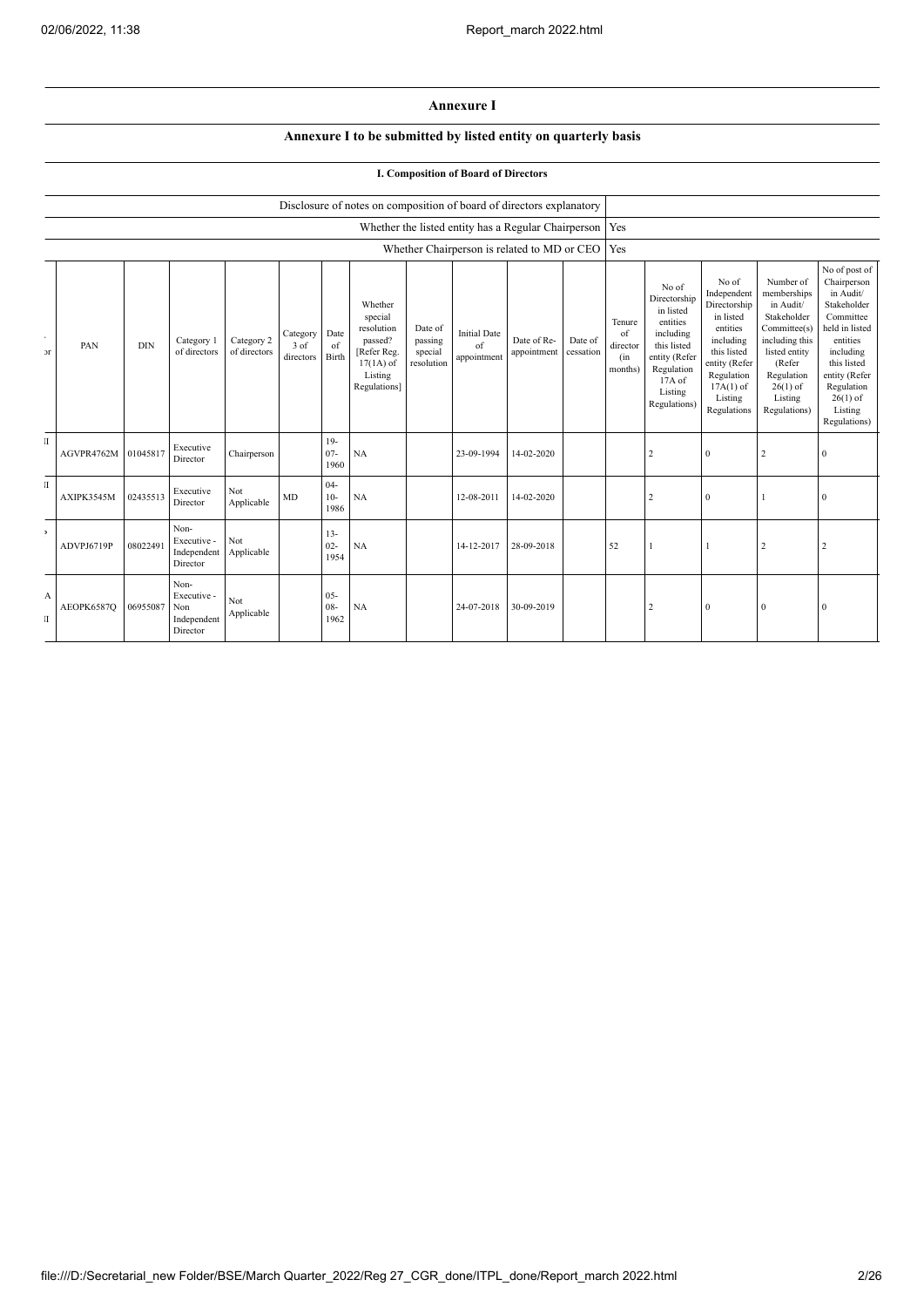$\overline{1}$ 

|        |                      | <b>I. Composition of Board of Directors</b>       |            |            |                                                |                                        |                   |                          |                                                                                                      |                                             |                                          |                            |                      |                                            |                                                                                                                                                |                                                                                                                                                         |
|--------|----------------------|---------------------------------------------------|------------|------------|------------------------------------------------|----------------------------------------|-------------------|--------------------------|------------------------------------------------------------------------------------------------------|---------------------------------------------|------------------------------------------|----------------------------|----------------------|--------------------------------------------|------------------------------------------------------------------------------------------------------------------------------------------------|---------------------------------------------------------------------------------------------------------------------------------------------------------|
|        |                      |                                                   |            |            |                                                |                                        |                   |                          | Disclosure of notes on composition of board of directors explanatory                                 |                                             |                                          |                            |                      |                                            |                                                                                                                                                |                                                                                                                                                         |
|        |                      |                                                   |            |            |                                                |                                        |                   |                          | Whether the listed entity has a Regular Chairperson                                                  |                                             |                                          |                            |                      |                                            |                                                                                                                                                |                                                                                                                                                         |
| Sr     | Title<br>(Mr)<br>Ms) | Name of the<br>Director                           | PAN        | <b>DIN</b> | Category 1<br>of directors                     | Category 2 Category<br>of<br>directors | 3 of<br>directors | Date<br>of<br>Birth      | Whether<br>special<br>resolution<br>passed?<br>[Refer Reg.<br>$17(1A)$ of<br>Listing<br>Regulations] | Date of<br>passing<br>special<br>resolution | <b>Initial Date</b><br>of<br>appointment | Date of Re-<br>appointment | Date of<br>cessation | Tenure<br>of<br>director<br>(in<br>months) | No of<br>Directorship<br>in listed<br>entities<br>including<br>this listed<br>entity (Refer<br>Regulation<br>17A of<br>Listing<br>Regulations) | No of<br>Independe<br>Directorsh<br>in listed<br>entities<br>including<br>this liste<br>entity<br>(Refer<br>Regulatic<br>17A(1)<br>Listing<br>Regulatio |
| 5      | Mr                   | <b>DAMODAR</b><br><b>BHAWARILAL</b><br>CHHAPARWAL | AATPC6563F | 08302064   | Non-<br>Executive -<br>Independent<br>Director | Not<br>Applicable                      |                   | $30 -$<br>$06 -$<br>1956 | NA                                                                                                   |                                             | 12-11-2018                               | 30-09-2019                 |                      | 41                                         |                                                                                                                                                |                                                                                                                                                         |
| 6      | Mr                   | PRATIK AJAY<br><b>AUTADE</b>                      | AVOPA6298R | 07159762   | Non-<br>Executive -<br>Independent<br>Director | Not<br>Applicable                      |                   | $26 -$<br>$05 -$<br>1992 | NA                                                                                                   |                                             | 14-02-2020                               | 30-12-2020                 |                      | 26                                         |                                                                                                                                                |                                                                                                                                                         |
| $\tau$ | Ms                   | <b>NIDHI</b><br>DWARAKANATH                       | ATMPD9997N | 08699861   | Non-<br>Executive -<br>Independent<br>Director | Not<br>Applicable                      |                   | $28 -$<br>$06 -$<br>1986 | NA                                                                                                   |                                             | 14-02-2020                               | 30-12-2020                 |                      | 26                                         |                                                                                                                                                |                                                                                                                                                         |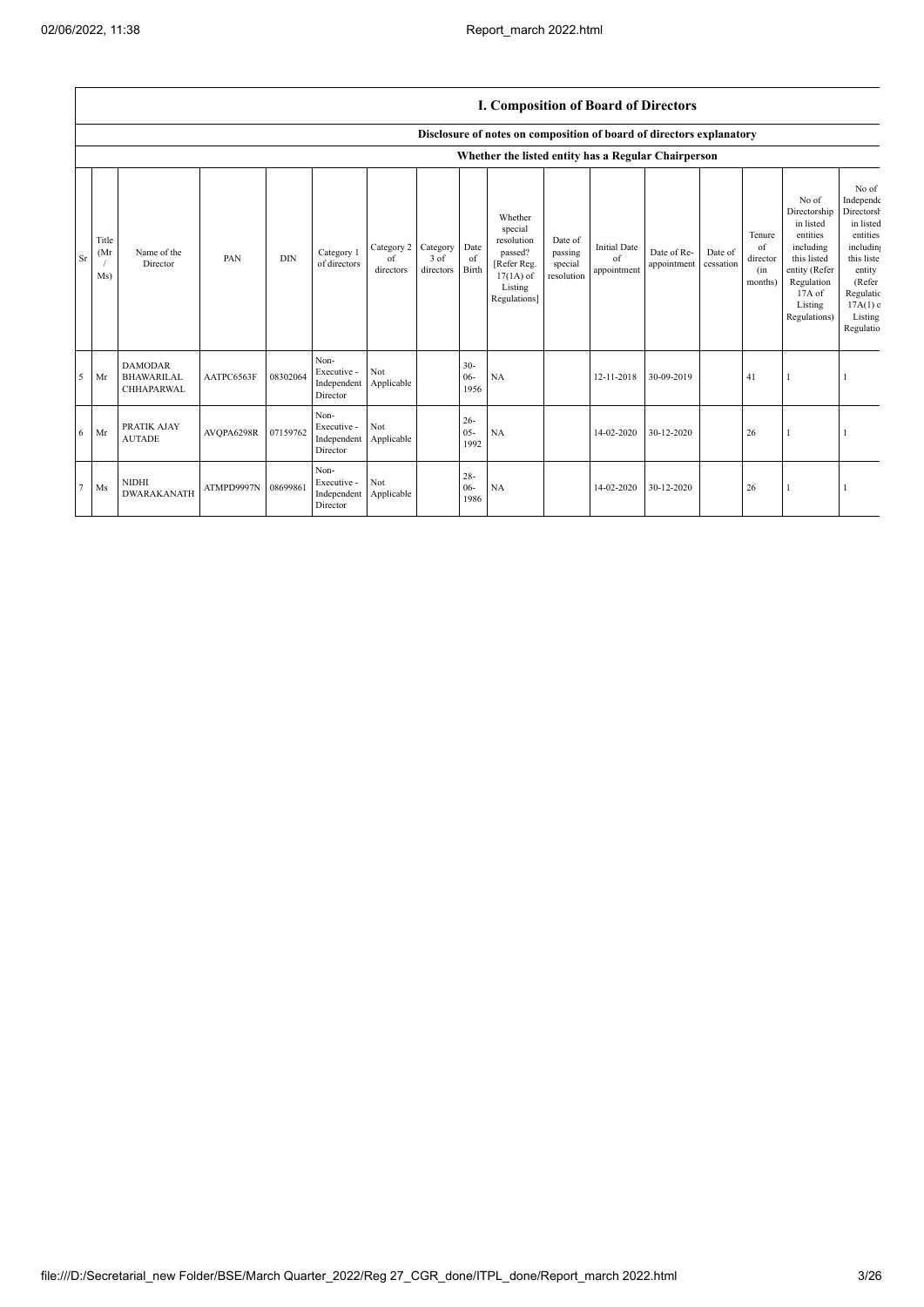|           | <b>Audit Committee Details</b> |                                      |                                         |                      |            |  |  |  |  |  |  |
|-----------|--------------------------------|--------------------------------------|-----------------------------------------|----------------------|------------|--|--|--|--|--|--|
|           |                                | Yes                                  |                                         |                      |            |  |  |  |  |  |  |
| <b>Sr</b> | <b>DIN</b><br>Number           | Name of Committee<br>members         | Date of<br>Appointment                  | Date of<br>Cessation | Remarks    |  |  |  |  |  |  |
|           | 08022491                       | PRADEEP KUMAR<br><b>JAIN</b>         | Non-Executive - Independent<br>Director | Chairperson          | 14-12-2017 |  |  |  |  |  |  |
| 2         | 07159762                       | PRATIK AJAY<br><b>AUTADE</b>         | Non-Executive - Independent<br>Director | Member               | 14-02-2020 |  |  |  |  |  |  |
|           | 02435513                       | <b>KETINENI SATISH</b><br><b>RAO</b> | <b>Executive Director</b>               | Member               | 14-12-2017 |  |  |  |  |  |  |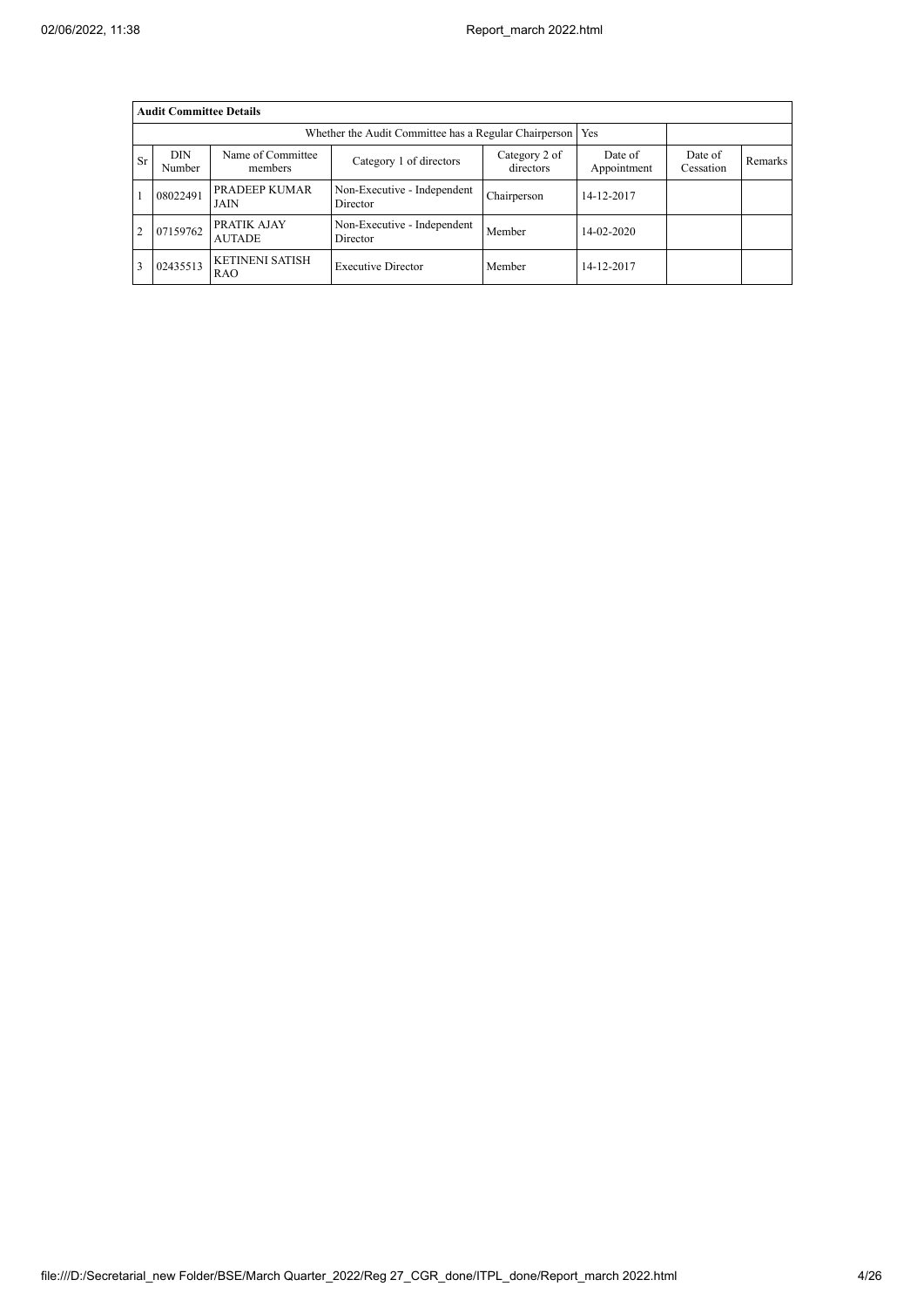|                | Nomination and remuneration committee                                       |                                    |                                         |                      |                  |  |  |  |  |  |  |
|----------------|-----------------------------------------------------------------------------|------------------------------------|-----------------------------------------|----------------------|------------------|--|--|--|--|--|--|
|                | Whether the Nomination and remuneration committee has a Regular Chairperson |                                    |                                         |                      |                  |  |  |  |  |  |  |
| <b>Sr</b>      | <b>DIN</b><br>Number                                                        | Name of Committee<br>members       | Date of<br>Appointment                  | Date of<br>Cessation | Remarks          |  |  |  |  |  |  |
|                | 08022491                                                                    | PRADEEP KUMAR<br>JAIN              | Non-Executive - Independent<br>Director | Chairperson          | 14-12-2017       |  |  |  |  |  |  |
| $\overline{2}$ | 07159762                                                                    | PRATIK AJAY<br><b>AUTADE</b>       | Non-Executive - Independent<br>Director | Member               | $14 - 02 - 2020$ |  |  |  |  |  |  |
| 3              | 08699861                                                                    | <b>NIDHI</b><br><b>DWARAKANATH</b> | Non-Executive - Independent<br>Director | Member               | $14 - 02 - 2020$ |  |  |  |  |  |  |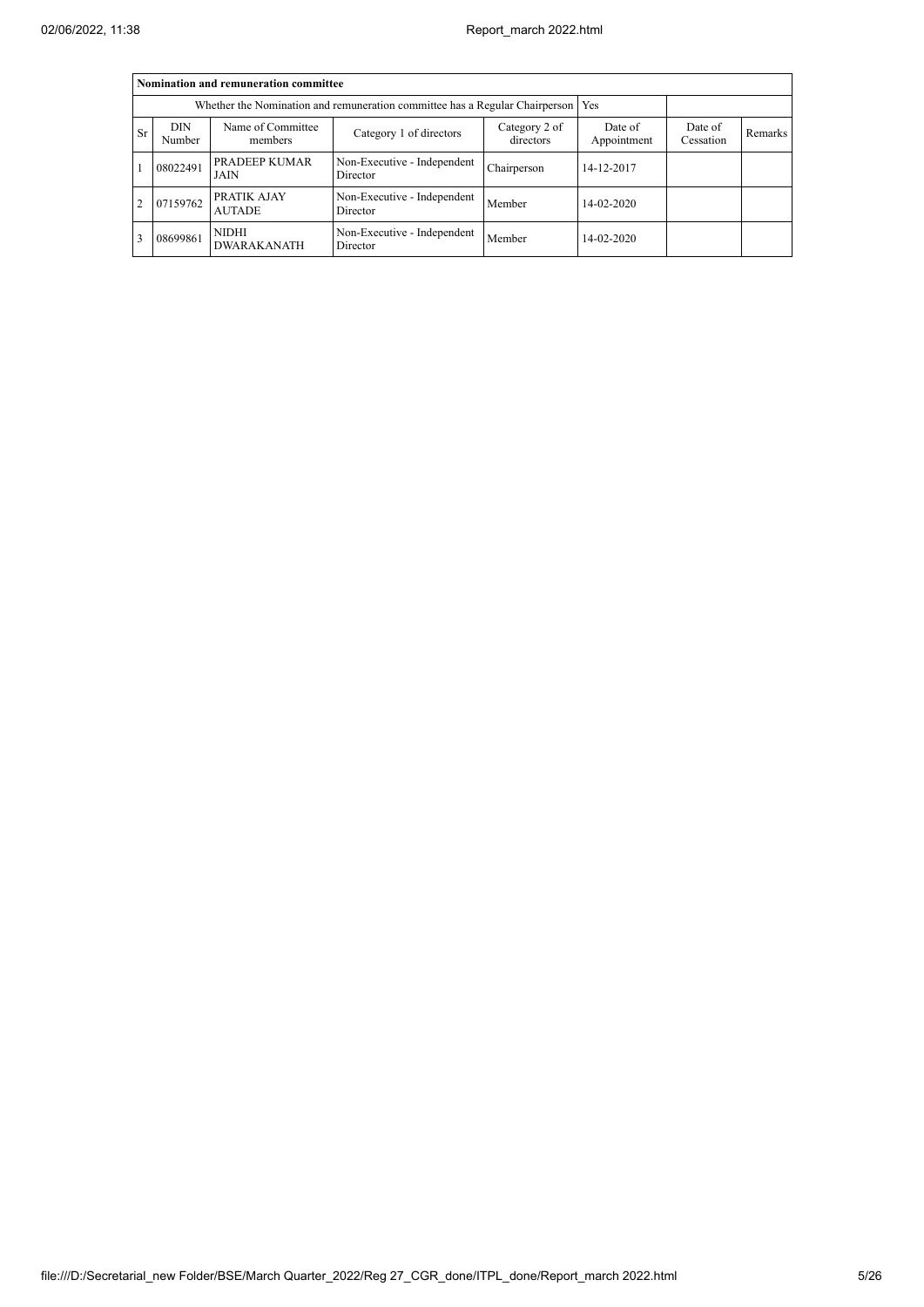|               | <b>Stakeholders Relationship Committee</b> |                                     |                                         |                      |            |  |  |  |  |  |  |
|---------------|--------------------------------------------|-------------------------------------|-----------------------------------------|----------------------|------------|--|--|--|--|--|--|
|               |                                            |                                     |                                         |                      |            |  |  |  |  |  |  |
| <b>Sr</b>     | DIN<br>Number                              | Name of Committee<br>members        | Date of<br>Appointment                  | Date of<br>Cessation | Remarks    |  |  |  |  |  |  |
|               | 08022491                                   | PRADEEP KUMAR<br>JAIN               | Non-Executive - Independent<br>Director | Chairperson          | 14-12-2017 |  |  |  |  |  |  |
| $\mathcal{D}$ | 01045817                                   | <b>KETINENI SAYAJI</b><br>RAO       | <b>Executive Director</b>               | Member               | 14-12-2017 |  |  |  |  |  |  |
|               | 07159762                                   | <b>PRATIK AJAY</b><br><b>AUTADE</b> | Non-Executive - Independent<br>Director | Member               | 14-02-2020 |  |  |  |  |  |  |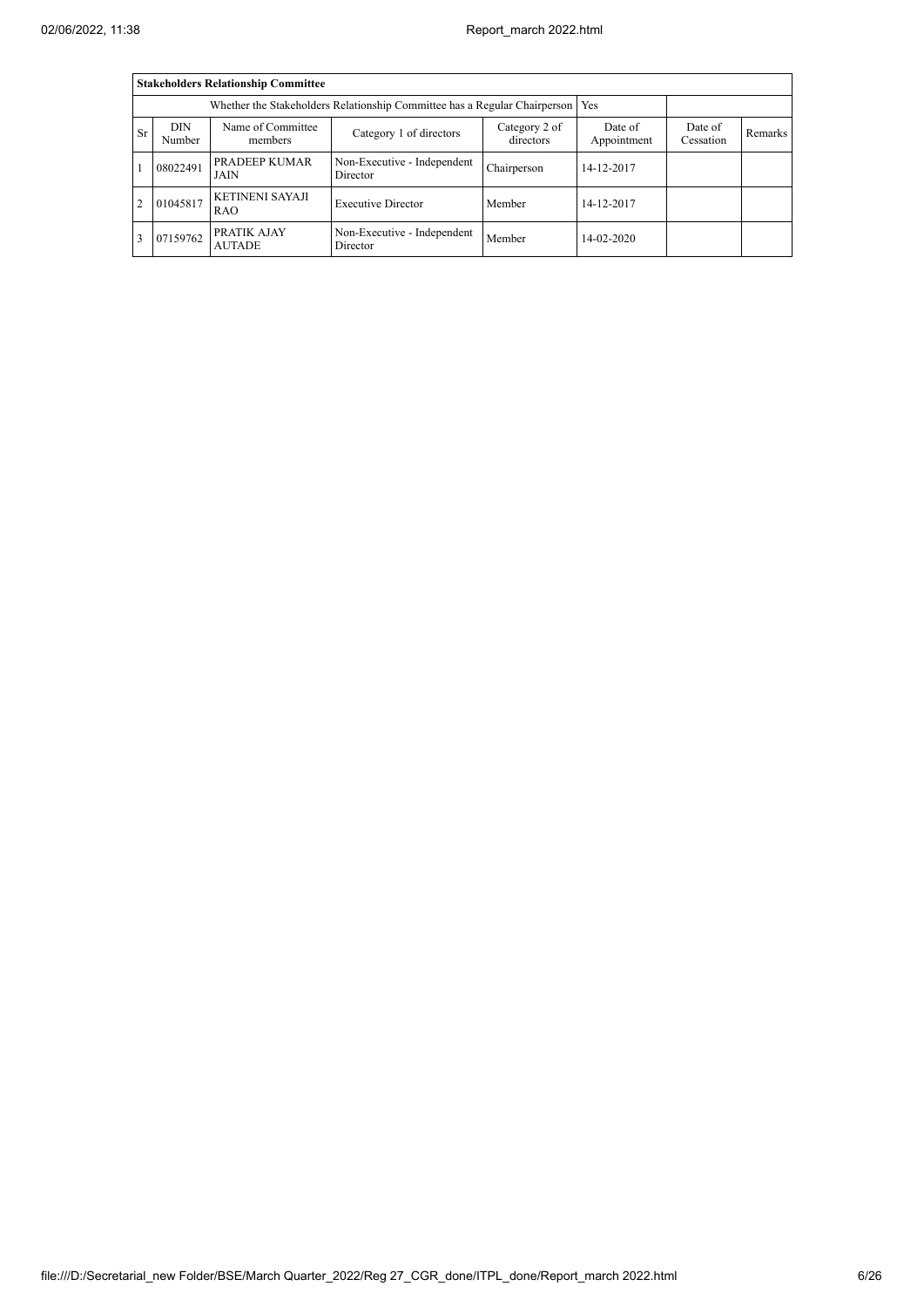|           | <b>Risk Management Committee</b> |                                                                 |                            |                            |                        |                      |         |  |  |
|-----------|----------------------------------|-----------------------------------------------------------------|----------------------------|----------------------------|------------------------|----------------------|---------|--|--|
|           |                                  | Whether the Risk Management Committee has a Regular Chairperson |                            |                            |                        |                      |         |  |  |
| <b>Sr</b> | DIN<br>Number                    | Name of Committee<br>members                                    | Category 1 of<br>directors | Category 2 of<br>directors | Date of<br>Appointment | Date of<br>Cessation | Remarks |  |  |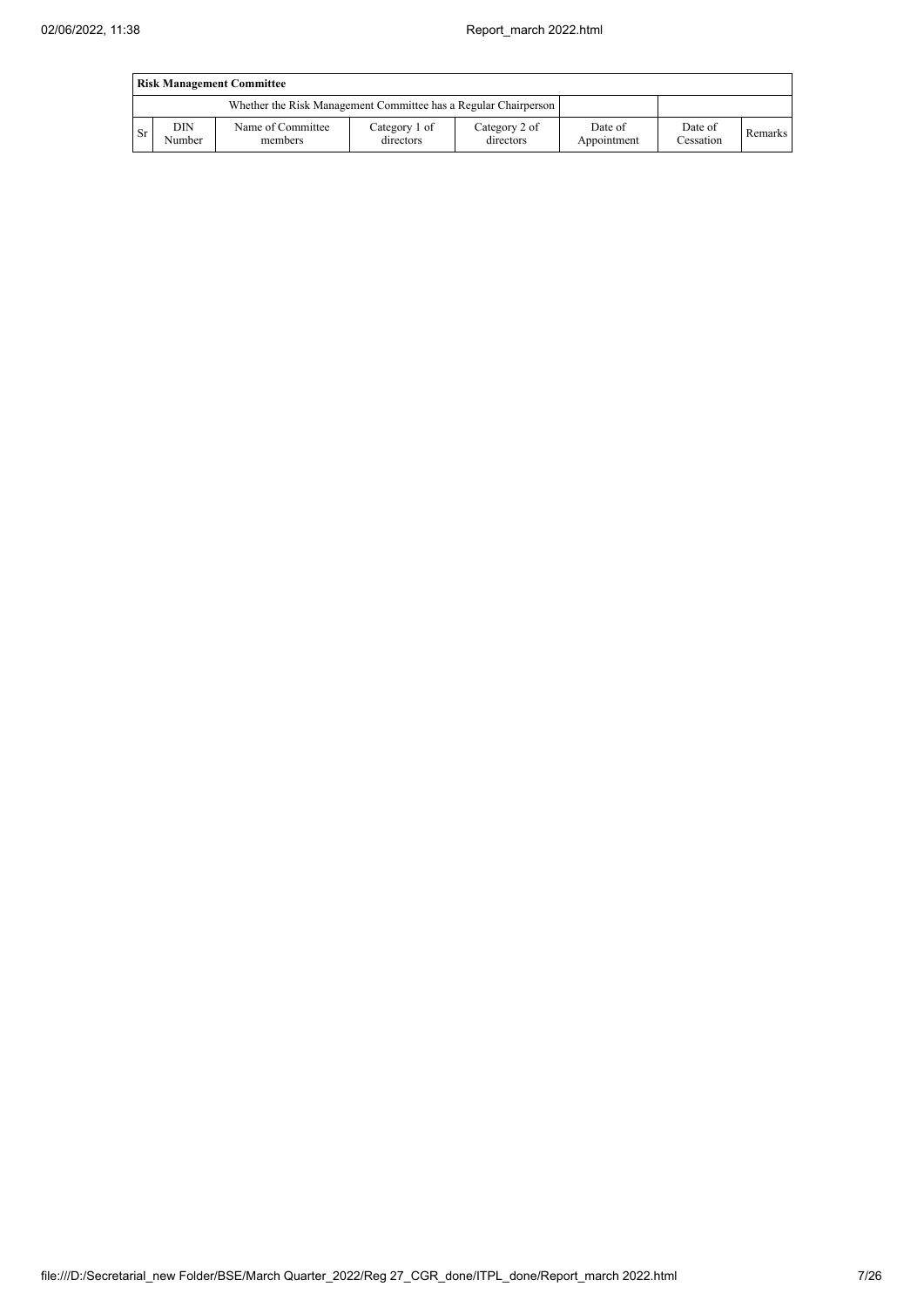|           | Corporate Social Responsibility Committee |                                                                                 |                            |                            |                        |                      |         |  |  |
|-----------|-------------------------------------------|---------------------------------------------------------------------------------|----------------------------|----------------------------|------------------------|----------------------|---------|--|--|
|           |                                           | Whether the Corporate Social Responsibility Committee has a Regular Chairperson |                            |                            |                        |                      |         |  |  |
| <b>Sr</b> | DIN<br>Number                             | Name of Committee<br>members                                                    | Category 1 of<br>directors | Category 2 of<br>directors | Date of<br>Appointment | Date of<br>Cessation | Remarks |  |  |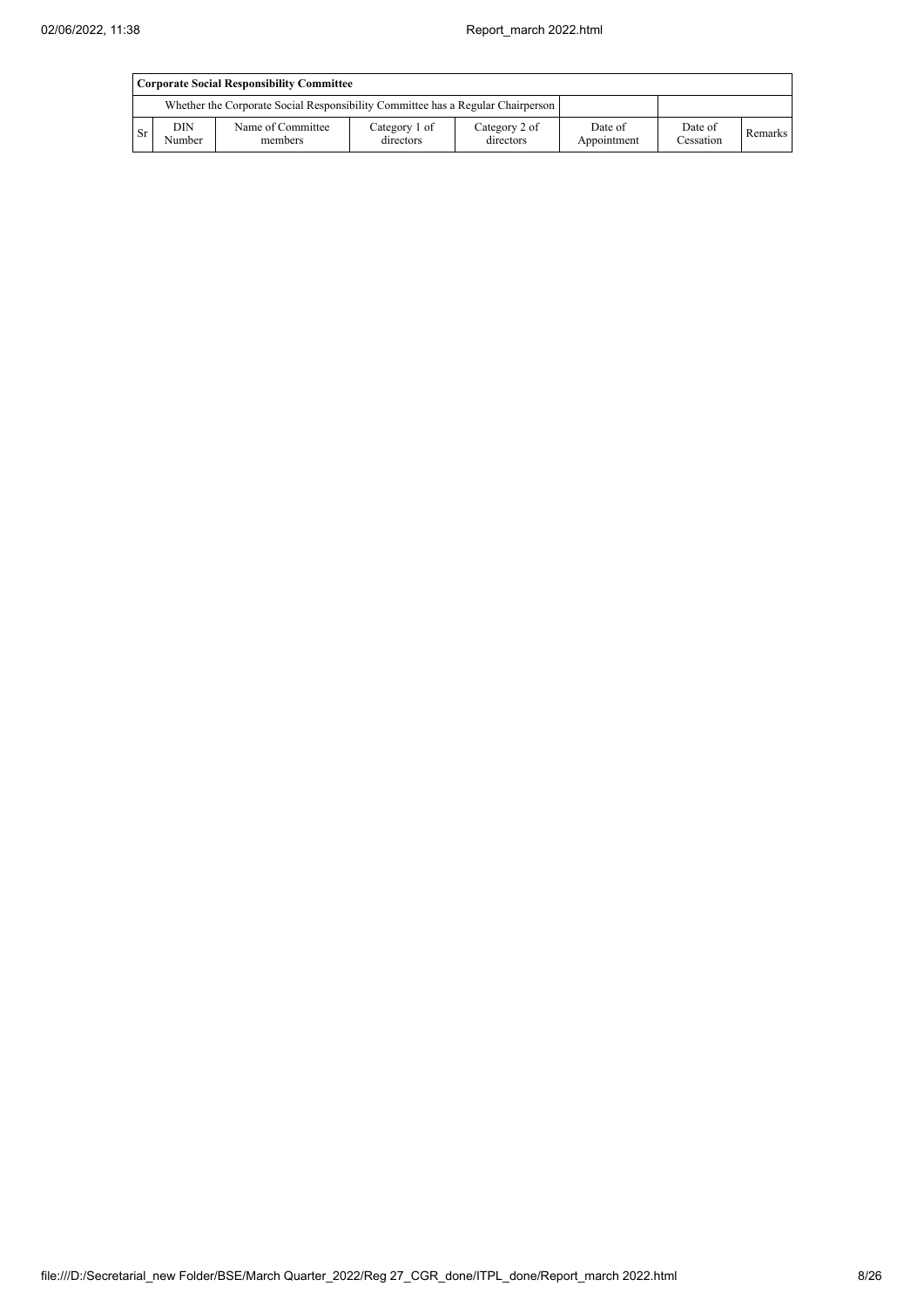| <b>Other Committee</b> |                                                                                                                                     |  |  |  |  |  |  |  |  |  |
|------------------------|-------------------------------------------------------------------------------------------------------------------------------------|--|--|--|--|--|--|--|--|--|
|                        | Sr   DIN Number   Name of Committee members   Name of other committee   Category 1 of directors   Category 2 of directors   Remarks |  |  |  |  |  |  |  |  |  |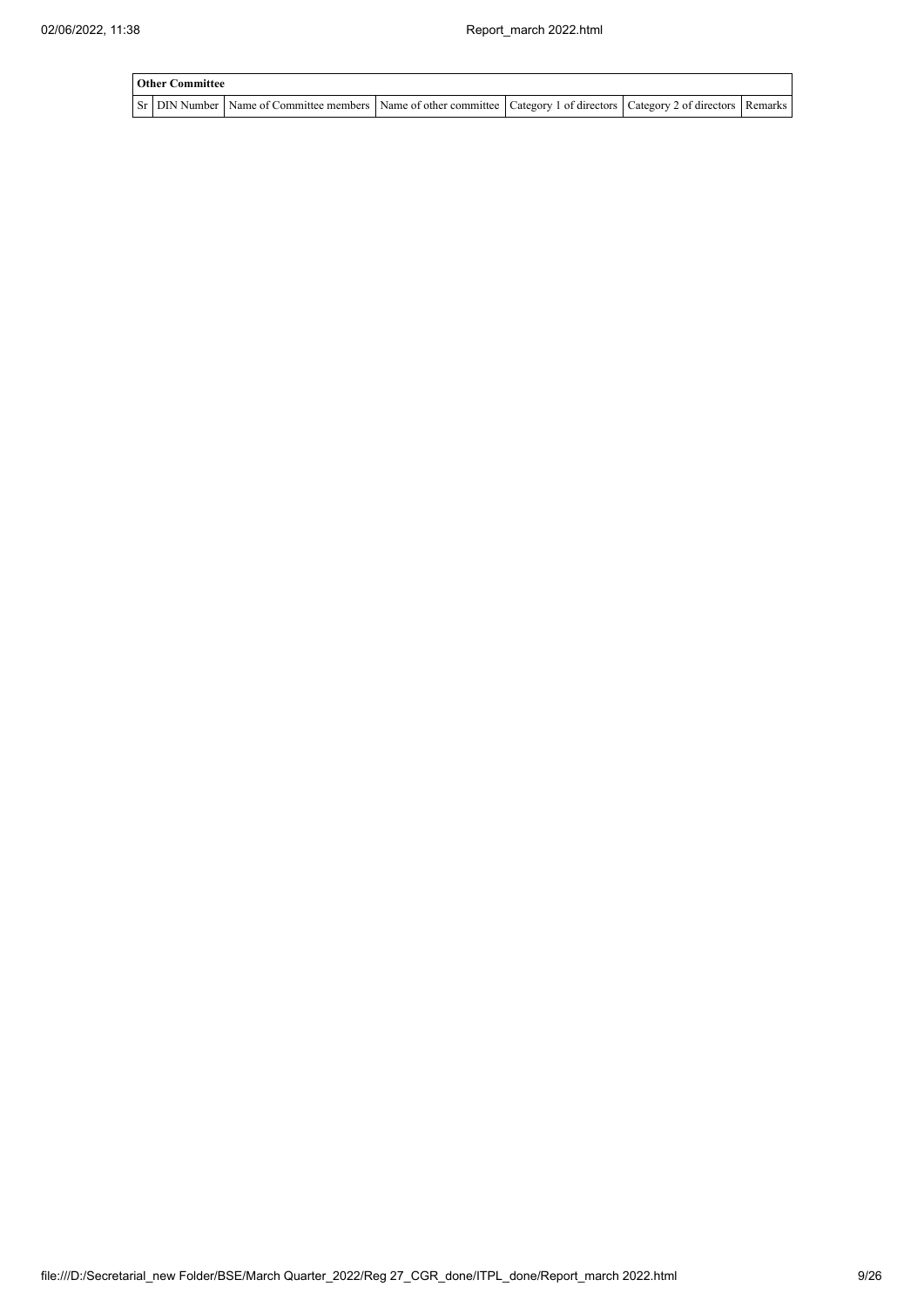|                | <b>Annexure 1</b>                                                   |                                                                  |                                                                      |                                       |                                                     |                                                                                                  |                                                                 |  |  |
|----------------|---------------------------------------------------------------------|------------------------------------------------------------------|----------------------------------------------------------------------|---------------------------------------|-----------------------------------------------------|--------------------------------------------------------------------------------------------------|-----------------------------------------------------------------|--|--|
|                | <b>Annexure 1</b>                                                   |                                                                  |                                                                      |                                       |                                                     |                                                                                                  |                                                                 |  |  |
|                | <b>III. Meeting of Board of Directors</b>                           |                                                                  |                                                                      |                                       |                                                     |                                                                                                  |                                                                 |  |  |
|                | Disclosure of notes on meeting of<br>board of directors explanatory |                                                                  |                                                                      |                                       |                                                     |                                                                                                  |                                                                 |  |  |
| <b>Sr</b>      | Date(s) of<br>meeting (if any)<br>in the previous<br>quarter        | $Date(s)$ of<br>meeting $(i f any)$<br>in the current<br>quarter | Maximum gap<br>between any two<br>consecutive (in<br>number of days) | Notes for<br>not<br>providing<br>Date | Whether<br>requirement of<br>Quorum met<br>(Yes/No) | Number of Directors<br>present <sup>*</sup> (All directors<br>including Independent<br>Director) | No. of<br>Independent<br>Directors<br>attending the<br>meeting* |  |  |
|                | 13-11-2021                                                          |                                                                  |                                                                      |                                       | Yes                                                 |                                                                                                  | 4                                                               |  |  |
| $\overline{2}$ | 30-12-2021                                                          |                                                                  | 46                                                                   |                                       | Yes                                                 |                                                                                                  | 4                                                               |  |  |
| 3              |                                                                     | 14-02-2022                                                       | 45                                                                   |                                       | Yes                                                 |                                                                                                  |                                                                 |  |  |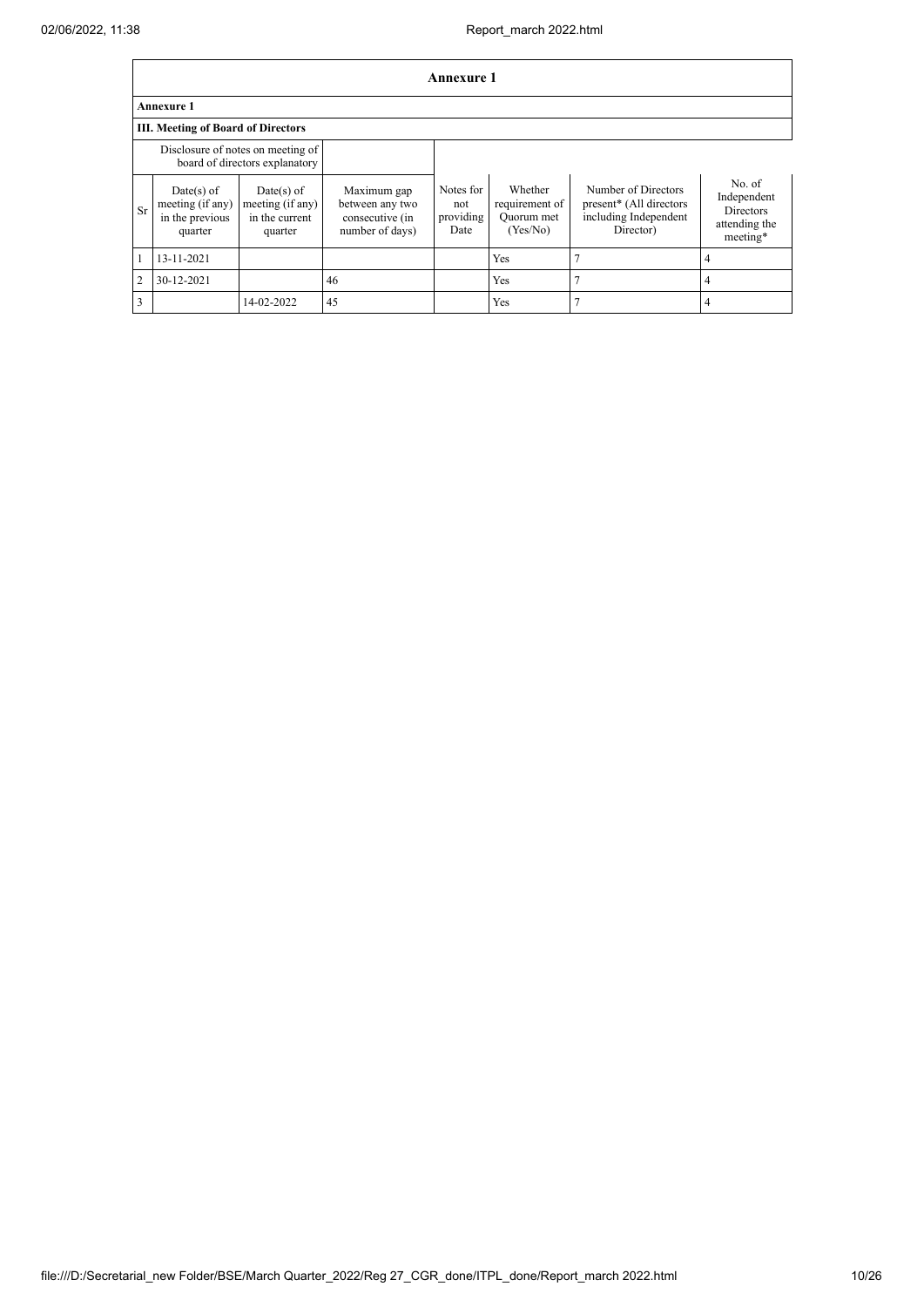$\mathsf{r}$ 

|                          | <b>Annexure 1</b>                                        |                                                                                                            |                                                                      |                               |                                       |                                                        |                                                                                            |                                                                           |  |  |  |
|--------------------------|----------------------------------------------------------|------------------------------------------------------------------------------------------------------------|----------------------------------------------------------------------|-------------------------------|---------------------------------------|--------------------------------------------------------|--------------------------------------------------------------------------------------------|---------------------------------------------------------------------------|--|--|--|
|                          | <b>IV. Meeting of Committees</b>                         |                                                                                                            |                                                                      |                               |                                       |                                                        |                                                                                            |                                                                           |  |  |  |
|                          | Disclosure of notes on meeting of committees explanatory |                                                                                                            |                                                                      |                               |                                       |                                                        |                                                                                            |                                                                           |  |  |  |
| <b>Sr</b>                | Name of<br>Committee                                     | $Date(s)$ of meeting (Enter<br>dates of Previous quarter<br>and Current quarter in<br>chronological order) | Maximum gap<br>between any two<br>consecutive (in<br>number of days) | Name of<br>other<br>committee | Reson for<br>not<br>providing<br>date | Whether<br>requirement<br>of Quorum<br>met<br>(Yes/No) | Number of<br>Directors present*<br>(All directors<br>including<br>Independent<br>Director) | No. of<br>Independent<br><b>Directors</b><br>attending<br>the<br>meeting* |  |  |  |
|                          | Audit<br>Committee                                       | 13-11-2021                                                                                                 |                                                                      |                               |                                       | Yes                                                    | 3                                                                                          | $\overline{2}$                                                            |  |  |  |
| $\overline{2}$           | Audit<br>Committee                                       | 14-02-2022                                                                                                 | 92                                                                   |                               |                                       | Yes                                                    | 3                                                                                          | $\overline{2}$                                                            |  |  |  |
| 3                        | <b>Stakeholders</b><br>Relationship<br>Committee         | 13-11-2021                                                                                                 |                                                                      |                               |                                       | Yes                                                    | 3                                                                                          | $\overline{2}$                                                            |  |  |  |
| $\overline{4}$           | <b>Stakeholders</b><br>Relationship<br>Committee         | 14-02-2022                                                                                                 |                                                                      |                               |                                       | Yes                                                    | 3                                                                                          | $\overline{\mathbf{c}}$                                                   |  |  |  |
| $\overline{\phantom{0}}$ | Nomination<br>and<br>remuneration<br>committee           | 30-12-2021                                                                                                 |                                                                      |                               |                                       | Yes                                                    | 3                                                                                          | 3                                                                         |  |  |  |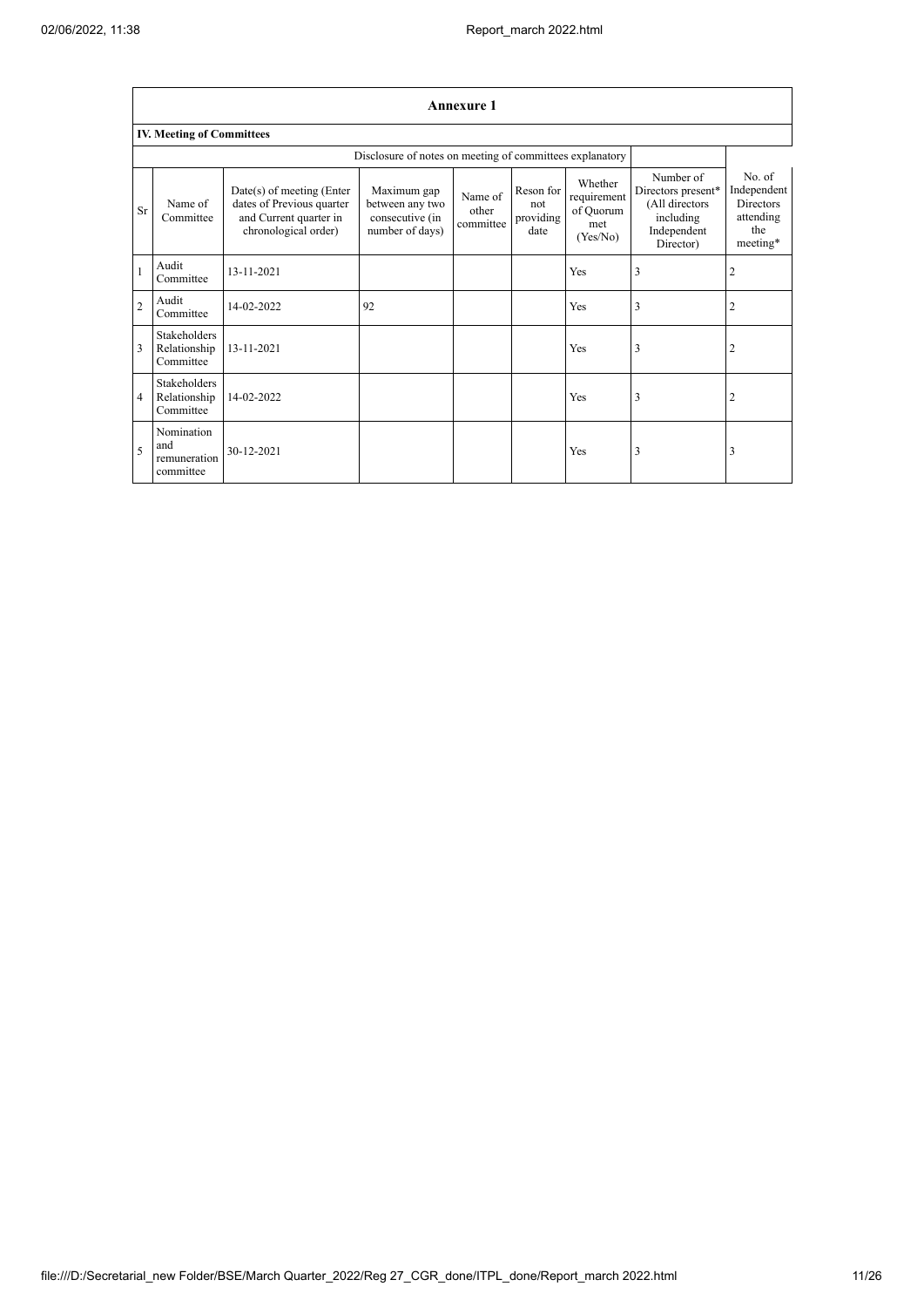|                | Annexure 1                                                                                                |                                  |                                                                    |  |  |  |  |  |  |
|----------------|-----------------------------------------------------------------------------------------------------------|----------------------------------|--------------------------------------------------------------------|--|--|--|--|--|--|
|                | V. Related Party Transactions                                                                             |                                  |                                                                    |  |  |  |  |  |  |
| <b>Sr</b>      | Subject                                                                                                   | Compliance status<br>(Yes/No/NA) | If status is "No" details of non-<br>compliance may be given here. |  |  |  |  |  |  |
|                | Whether prior approval of audit committee obtained                                                        | Yes                              |                                                                    |  |  |  |  |  |  |
| $\overline{2}$ | Whether shareholder approval obtained for material RPT                                                    | <b>NA</b>                        |                                                                    |  |  |  |  |  |  |
| 3              | Whether details of RPT entered into pursuant to omnibus approval<br>have been reviewed by Audit Committee | NA                               |                                                                    |  |  |  |  |  |  |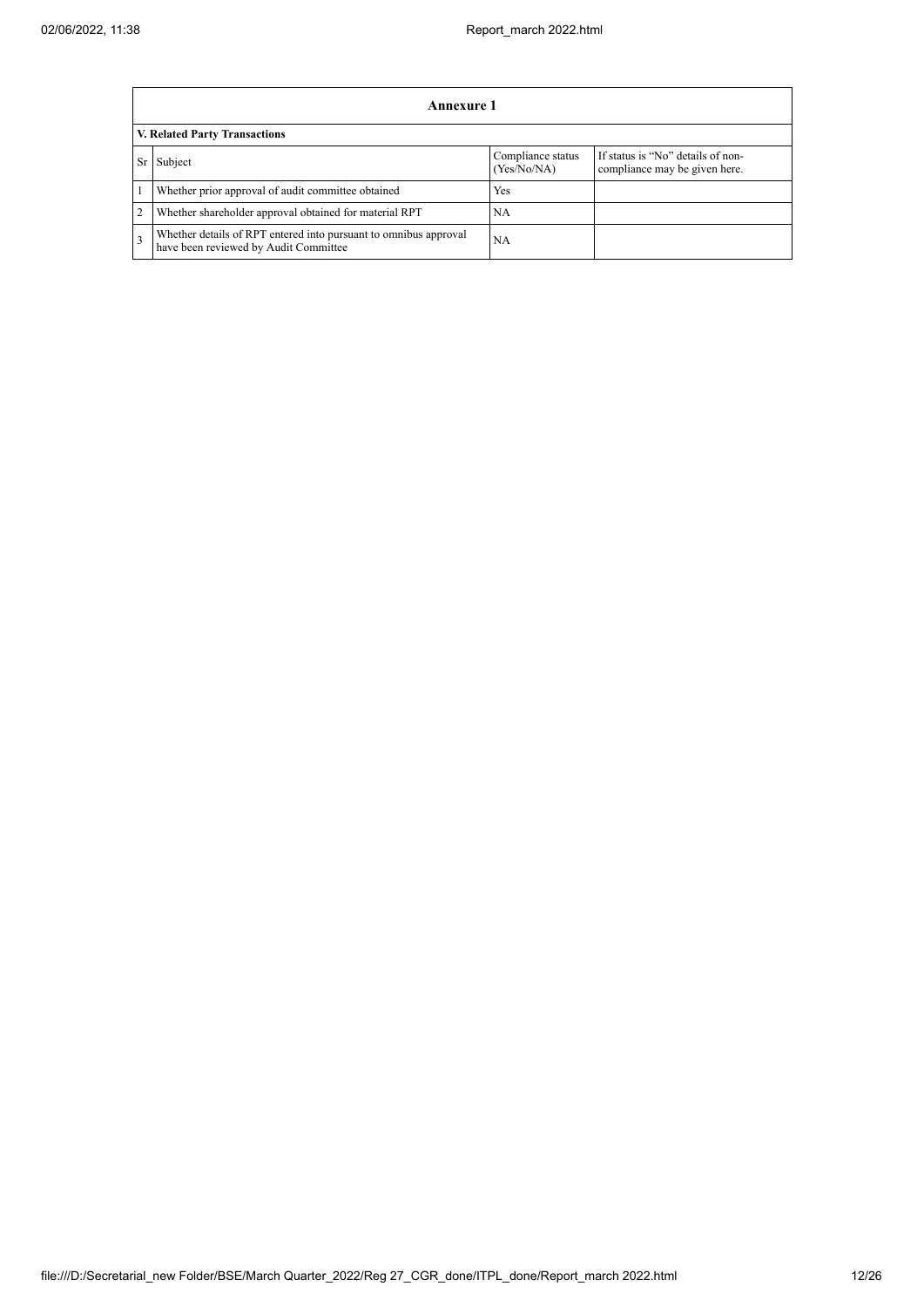|                         | Annexure 1                                                                                                                                                                                                      |                               |
|-------------------------|-----------------------------------------------------------------------------------------------------------------------------------------------------------------------------------------------------------------|-------------------------------|
|                         | <b>VI.</b> Affirmations                                                                                                                                                                                         |                               |
|                         | Sr Subject                                                                                                                                                                                                      | Compliance<br>status (Yes/No) |
|                         | The composition of Board of Directors is in terms of SEBI (Listing obligations and disclosure requirements)<br>Regulations, 2015                                                                                | Yes                           |
| $\overline{2}$          | The composition of the following committees is in terms of SEBI(Listing obligations and disclosure requirements)<br>Regulations, 2015 a. Audit Committee                                                        | Yes                           |
| $\overline{\mathbf{3}}$ | The composition of the following committees is in terms of SEBI(Listing obligations and disclosure requirements)<br>Regulations, 2015. b. Nomination & remuneration committee                                   | Yes                           |
| $\overline{4}$          | The composition of the following committees is in terms of SEBI(Listing obligations and disclosure requirements)<br>Regulations, 2015. c. Stakeholders relationship committee                                   | Yes                           |
| 5                       | The composition of the following committees is in terms of SEBI(Listing obligations and disclosure requirements)<br>Regulations, 2015. d. Risk management committee (applicable to the top 500 listed entities) | NA                            |
| 6                       | The committee members have been made aware of their powers, role and responsibilities as specified in SEBI<br>(Listing obligations and disclosure requirements) Regulations, 2015.                              | Yes                           |
| $\overline{7}$          | The meetings of the board of directors and the above committees have been conducted in the manner as specified in<br>SEBI (Listing obligations and disclosure requirements) Regulations, 2015.                  | Yes                           |
| 8                       | This report and/or the report submitted in the previous quarter has been placed before Board of Directors.                                                                                                      | Yes                           |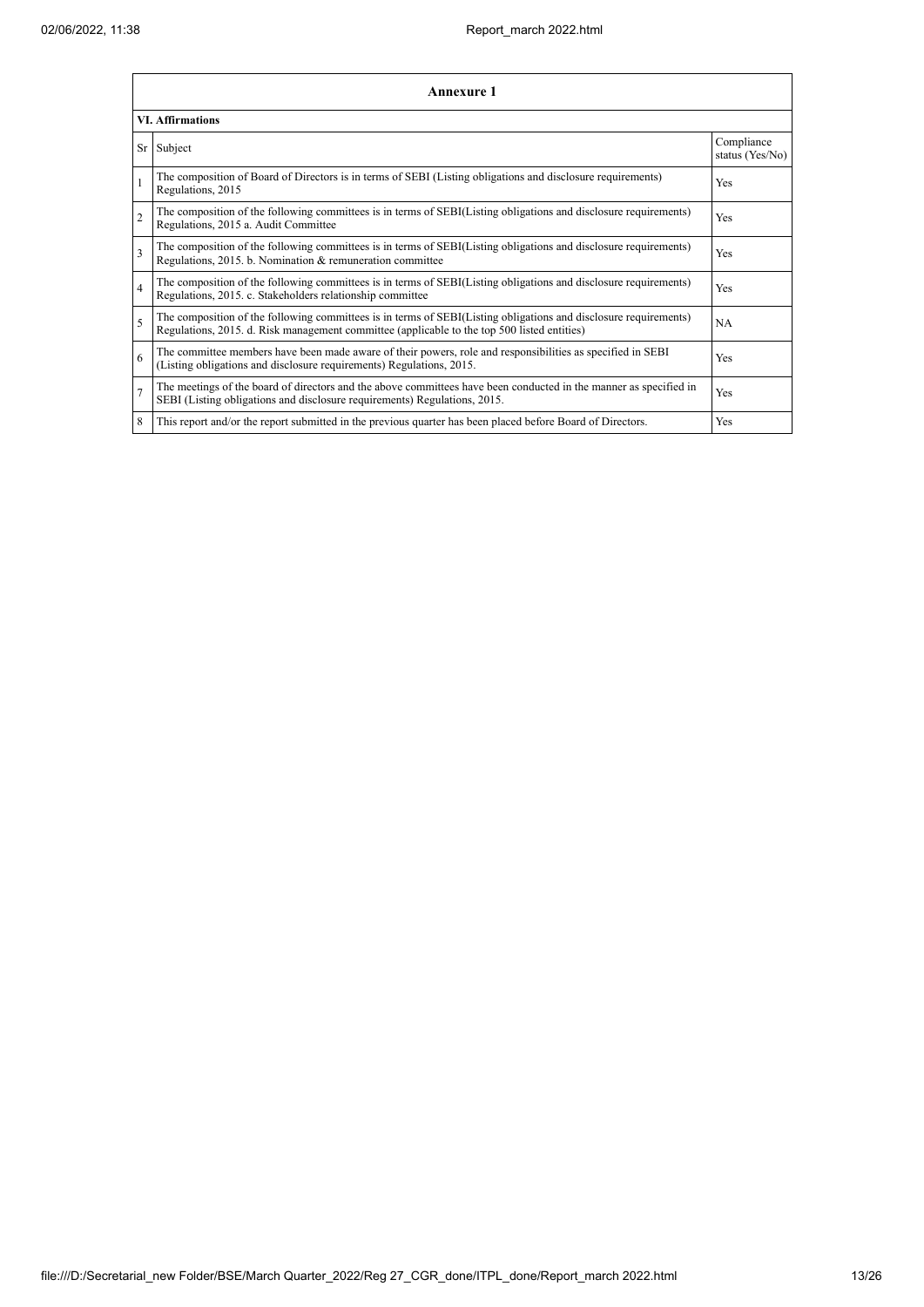|           | <b>Annexure 1</b> |                          |  |  |
|-----------|-------------------|--------------------------|--|--|
| <b>Sr</b> | Subject           | Compliance status        |  |  |
|           | Name of signatory | Ketineni Satish Rao      |  |  |
|           | Designation       | <b>Managing Director</b> |  |  |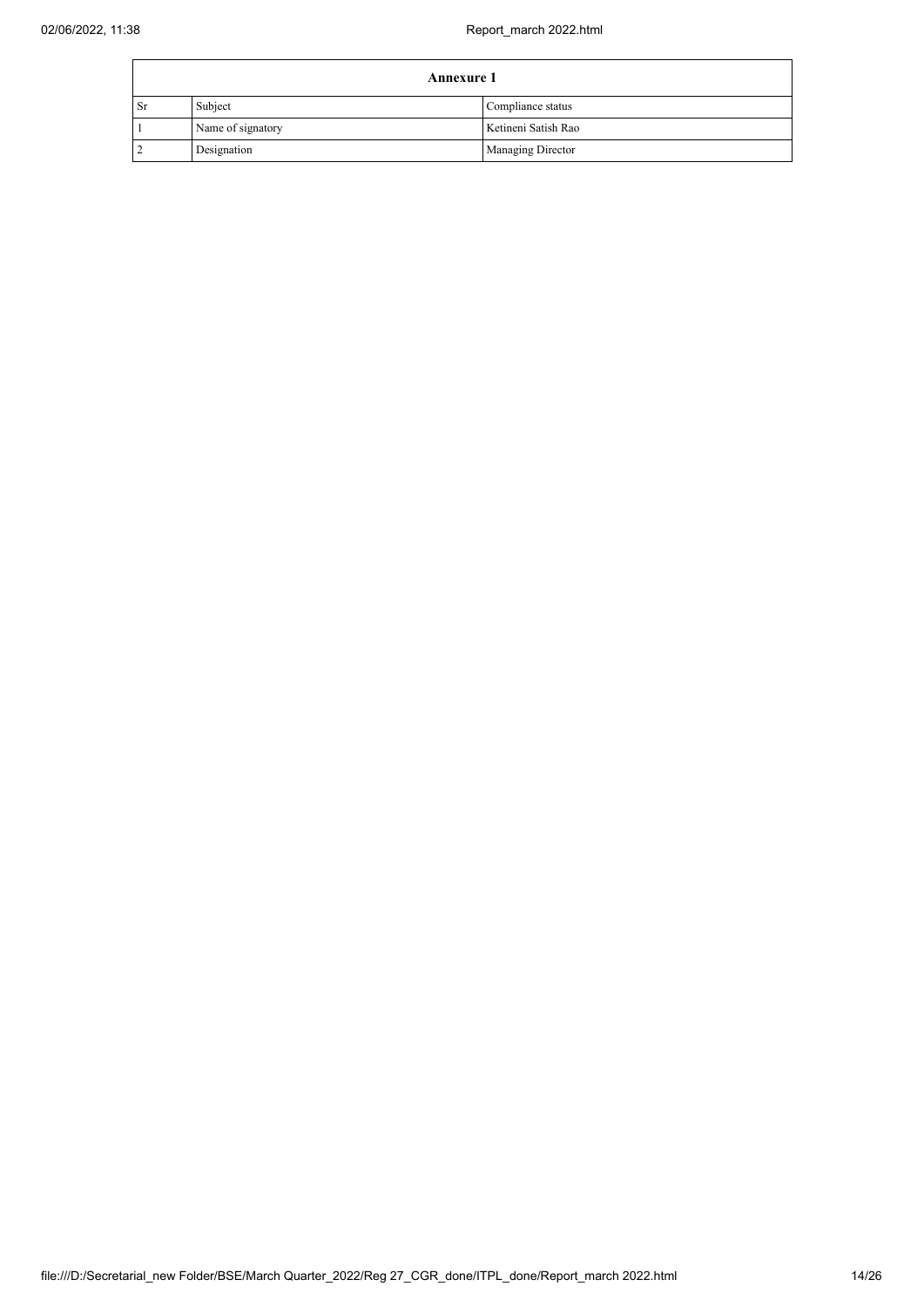'n

|                         | <b>Annexure II</b>                                                            |                                  |                                                                                                                 |                                         |  |  |
|-------------------------|-------------------------------------------------------------------------------|----------------------------------|-----------------------------------------------------------------------------------------------------------------|-----------------------------------------|--|--|
|                         |                                                                               |                                  | Annexure II to be submitted by listed entity at the end of the financial year (for the whole of financial year) |                                         |  |  |
|                         | I. Disclosure on website in terms of Listing Regulations                      |                                  |                                                                                                                 |                                         |  |  |
| <b>Sr</b>               | Item                                                                          | Compliance status<br>(Yes/No/NA) | If status is "No" details of non-<br>compliance may be given here.                                              | Web address                             |  |  |
|                         | Details of business                                                           | <b>Yes</b>                       |                                                                                                                 | https://www.itplgroup.com/              |  |  |
| $\overline{2}$          | Terms and conditions of appointment<br>of independent directors               | Yes                              |                                                                                                                 | https://www.itplgroup.com/invester.html |  |  |
| $\overline{\mathbf{3}}$ | Composition of various committees<br>of board of directors                    | Yes                              |                                                                                                                 | https://www.itplgroup.com/invester.html |  |  |
| $\overline{4}$          | Code of conduct of board of directors<br>and senior management personnel      | Yes                              |                                                                                                                 | https://www.itplgroup.com/invester.html |  |  |
| 5                       | Details of establishment of vigil<br>mechanism/ Whistle Blower policy         | Yes                              |                                                                                                                 | https://www.itplgroup.com/invester.html |  |  |
| 6                       | Criteria of making payments to non-<br>executive directors                    | Yes                              |                                                                                                                 | https://www.itplgroup.com/invester.html |  |  |
| $\overline{7}$          | Policy on dealing with related party<br>transactions                          | Yes                              |                                                                                                                 | https://www.itplgroup.com/invester.html |  |  |
| $\mathbf{\hat{R}}$      | Policy for determining 'material'<br>subsidiaries                             | Yes                              |                                                                                                                 | https://www.itplgroup.com/invester.html |  |  |
| 9                       | Details of familiarization<br>programmes imparted to independent<br>directors | Yes                              |                                                                                                                 | https://www.itplgroup.com/invester.html |  |  |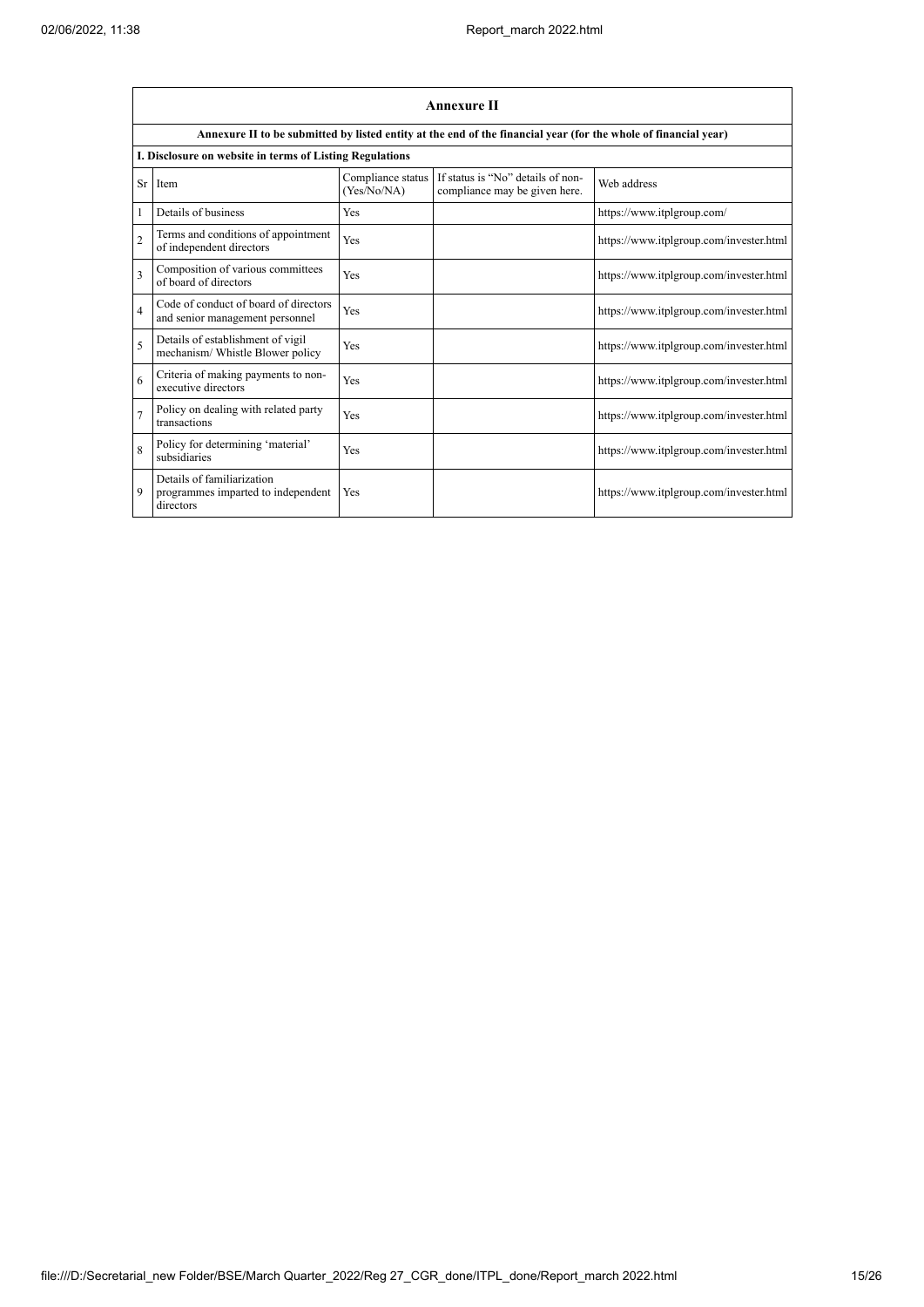|    | <b>Annexure II</b>                                                                                                                                                                              |                                     |                                                                          |                                         |  |
|----|-------------------------------------------------------------------------------------------------------------------------------------------------------------------------------------------------|-------------------------------------|--------------------------------------------------------------------------|-----------------------------------------|--|
|    | Annexure II to be submitted by listed entity at the end of the financial year (for the whole of financial year)                                                                                 |                                     |                                                                          |                                         |  |
|    | I. Disclosure on website in terms of Listing Regulations                                                                                                                                        |                                     |                                                                          |                                         |  |
| Sr | Item                                                                                                                                                                                            | Compliance<br>status<br>(Yes/No/NA) | If status is "No"<br>details of non-<br>compliance may be<br>given here. | Web address                             |  |
| 10 | Contact information of the designated officials of the<br>listed entity who are responsible for assisting and<br>handling investor grievances                                                   | Yes                                 |                                                                          | https://www.itplgroup.com/invester.html |  |
| 11 | email address for grievance redressal and other<br>relevant details                                                                                                                             | Yes                                 |                                                                          | https://www.itplgroup.com/invester.html |  |
| 12 | Financial results                                                                                                                                                                               | Yes                                 |                                                                          | https://www.itplgroup.com/invester.html |  |
| 13 | Shareholding pattern                                                                                                                                                                            | Yes                                 |                                                                          | https://www.itplgroup.com/invester.html |  |
| 14 | Details of agreements entered into with the media<br>companies and/or their associates                                                                                                          | NA                                  |                                                                          |                                         |  |
| 15 | Schedule of analyst or institutional investor meet and<br>presentations made by the listed entity to analysts or<br>institutional investors simultaneously with submission<br>to stock exchange | NA                                  |                                                                          |                                         |  |
| 16 | New name and the old name of the listed entity                                                                                                                                                  | NA                                  |                                                                          |                                         |  |
| 17 | Advertisements as per regulation 47 (1)                                                                                                                                                         | <b>Yes</b>                          |                                                                          | https://www.itplgroup.com/invester.html |  |
| 18 | Credit rating or revision in credit rating obtained                                                                                                                                             | Yes                                 |                                                                          | https://www.itplgroup.com/invester.html |  |
| 19 | Separate audited financial statements of each<br>subsidiary of the listed entity in respect of a relevant<br>financial year                                                                     | NA                                  |                                                                          |                                         |  |
| 20 | Whether company has provided information under<br>separate section on its website as per Regulation $46(2)$                                                                                     | <b>Yes</b>                          |                                                                          | https://www.itplgroup.com/invester.html |  |
| 21 | Materiality Policy as per Regulation 30                                                                                                                                                         | <b>Yes</b>                          |                                                                          | https://www.itplgroup.com/invester.html |  |
| 22 | Dividend Distribution policy as per Regulation 43A<br>(as applicable)                                                                                                                           | NA                                  |                                                                          |                                         |  |
| 23 | It is certified that these contents on the website of the<br>listed entity are correct                                                                                                          | Yes                                 |                                                                          | https://www.itplgroup.com/invester.html |  |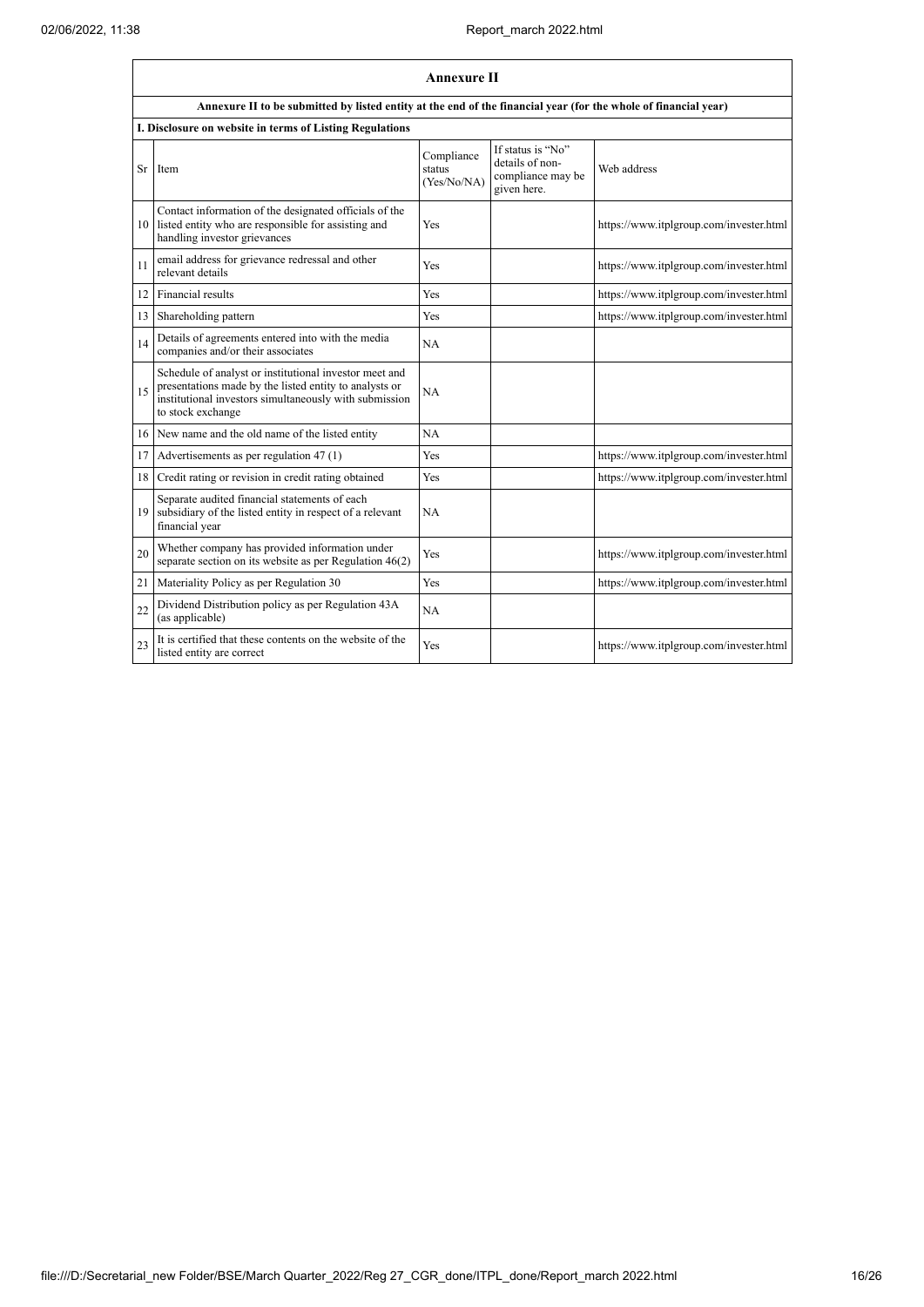|                | <b>Annexure II</b>                                                                                                   |                                   |                                     |                                                                    |  |  |
|----------------|----------------------------------------------------------------------------------------------------------------------|-----------------------------------|-------------------------------------|--------------------------------------------------------------------|--|--|
|                | <b>II. Annual Affirmations</b>                                                                                       |                                   |                                     |                                                                    |  |  |
| Sr             | Particulars                                                                                                          | Regulation<br>Number              | Compliance<br>status<br>(Yes/No/NA) | If status is "No" details of non-<br>compliance may be given here. |  |  |
| $\mathbf{1}$   | Independent director(s) have been appointed in terms of<br>specified criteria of 'independence' and/or 'eligibility' | 16(1)(b) &<br>25(6)               | Yes                                 |                                                                    |  |  |
| $\overline{2}$ | Board composition                                                                                                    | $17(1)$ ,<br>$17(1A)$ &<br>17(1B) | Yes                                 |                                                                    |  |  |
| 3              | Meeting of Board of directors                                                                                        | 17(2)                             | Yes                                 |                                                                    |  |  |
| $\overline{4}$ | Quorum of Board meeting                                                                                              | 17(2A)                            | Yes                                 |                                                                    |  |  |
| 5              | Review of Compliance Reports                                                                                         | 17(3)                             | Yes                                 |                                                                    |  |  |
| 6              | Plans for orderly succession for appointments                                                                        | 17(4)                             | Yes                                 |                                                                    |  |  |
| $\overline{7}$ | Code of Conduct                                                                                                      | 17(5)                             | Yes                                 |                                                                    |  |  |
| 8              | Fees/compensation                                                                                                    | 17(6)                             | Yes                                 |                                                                    |  |  |
| 9              | Minimum Information                                                                                                  | 17(7)                             | Yes                                 |                                                                    |  |  |
| 10             | Compliance Certificate                                                                                               | 17(8)                             | Yes                                 |                                                                    |  |  |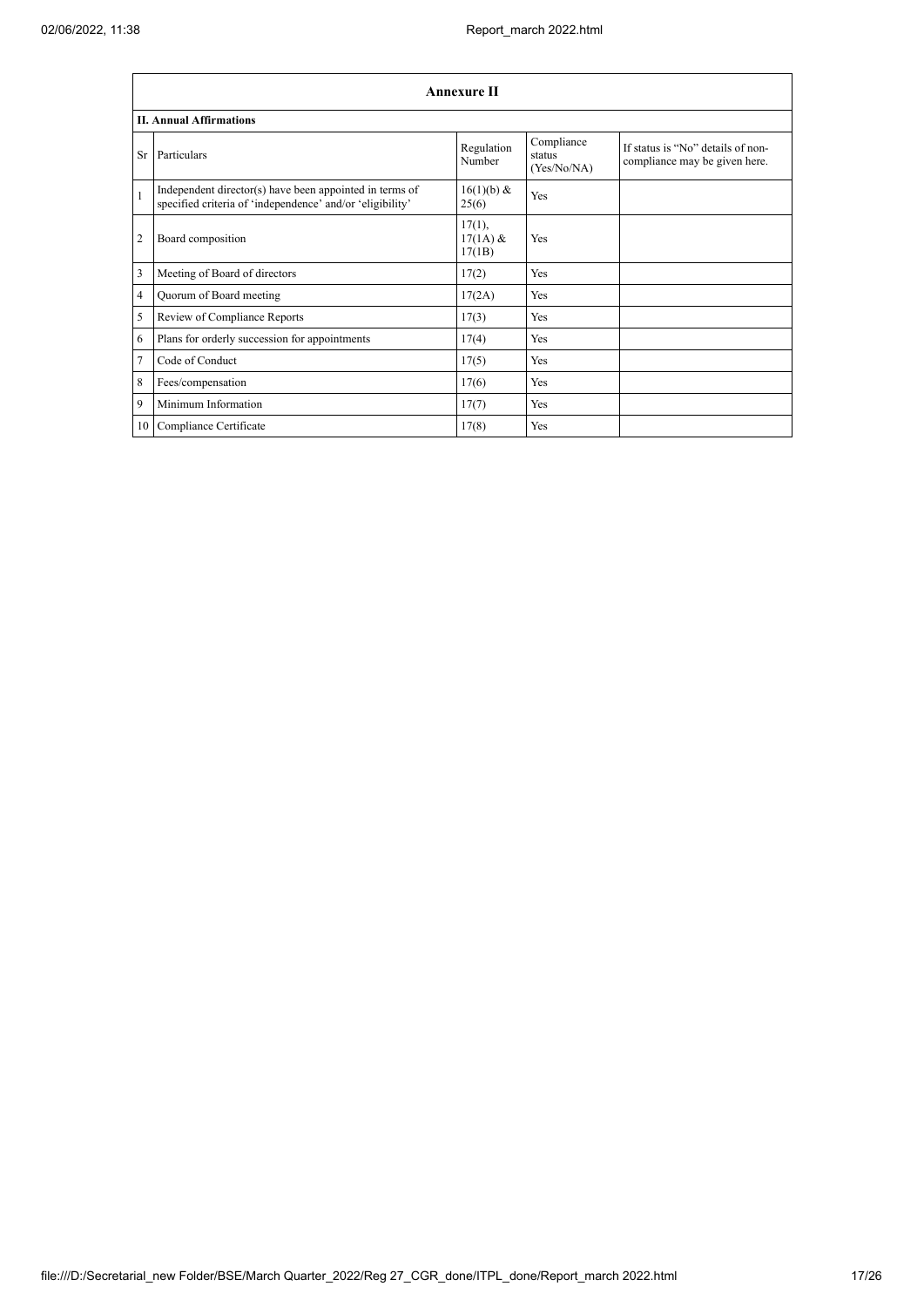|           | <b>Annexure II</b>                                         |                            |                                  |                                                                   |  |  |
|-----------|------------------------------------------------------------|----------------------------|----------------------------------|-------------------------------------------------------------------|--|--|
|           | <b>II. Annual Affirmations</b>                             |                            |                                  |                                                                   |  |  |
| <b>Sr</b> | Particulars                                                | Regulation<br>Number       | Compliance status<br>(Yes/No/NA) | If status is "No" details of non-compliance<br>may be given here. |  |  |
| 11        | Risk Assessment & Management                               | 17(9)                      | <b>Yes</b>                       |                                                                   |  |  |
| 12        | Performance Evaluation of Independent<br><b>Directors</b>  | 17(10)                     | <b>Yes</b>                       |                                                                   |  |  |
| 13        | Recommendation of Board                                    | 17(11)                     | Yes                              |                                                                   |  |  |
|           | 14 Maximum number of Directorships                         | 17A                        | Yes                              |                                                                   |  |  |
| 15        | Composition of Audit Committee                             | 18(1)                      | <b>Yes</b>                       |                                                                   |  |  |
|           | 16 Meeting of Audit Committee                              | 18(2)                      | Yes                              |                                                                   |  |  |
| 17        | Composition of nomination & remuneration<br>committee      | 19(1) & (2)                | Yes                              |                                                                   |  |  |
| 18        | Quorum of Nomination and Remuneration<br>Committee meeting | 19(2A)                     | <b>Yes</b>                       |                                                                   |  |  |
| 19        | Meeting of Nomination and Remuneration<br>Committee        | 19(3A)                     | Yes                              |                                                                   |  |  |
| 20        | Composition of Stakeholder Relationship<br>Committee       | $20(1), 20(2)$ &<br>20(2A) | Yes                              |                                                                   |  |  |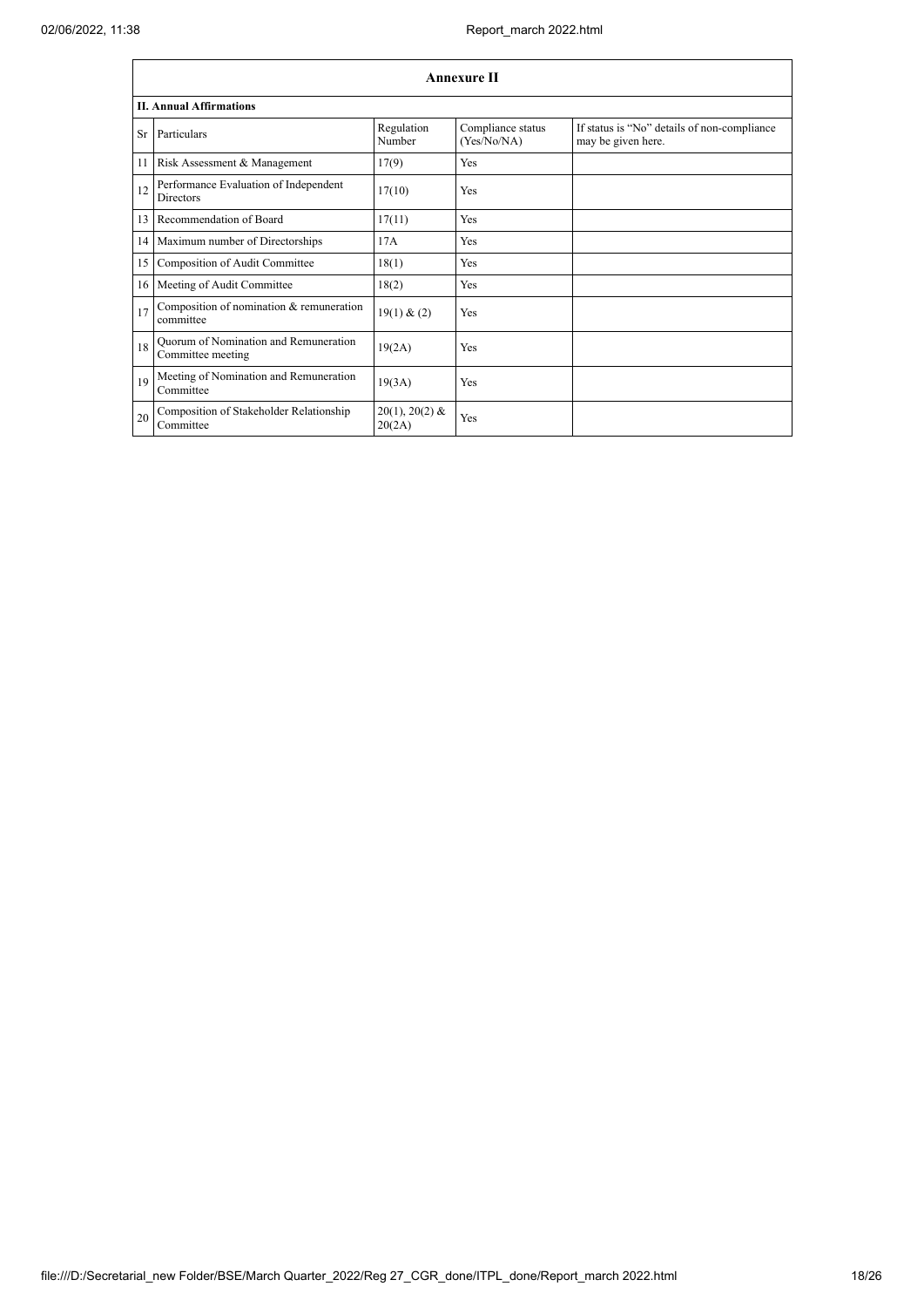|    | <b>Annexure II</b>                                                                     |                                            |                                  |                                                                    |  |  |
|----|----------------------------------------------------------------------------------------|--------------------------------------------|----------------------------------|--------------------------------------------------------------------|--|--|
|    | <b>II. Annual Affirmations</b>                                                         |                                            |                                  |                                                                    |  |  |
| Sr | Particulars                                                                            | Regulation<br>Number                       | Compliance status<br>(Yes/No/NA) | If status is "No" details of non-<br>compliance may be given here. |  |  |
| 21 | Meeting of Stakeholders Relationship Committee                                         | 20(3A)                                     | Yes                              |                                                                    |  |  |
| 22 | Composition and role of risk management<br>committee                                   | 21(1), (2), (3), (4)                       | NA                               |                                                                    |  |  |
| 23 | Meeting of Risk Management Committee                                                   | 21(3A)                                     | <b>NA</b>                        |                                                                    |  |  |
| 24 | Vigil Mechanism                                                                        | 22                                         | Yes                              |                                                                    |  |  |
| 25 | Policy for related party Transaction                                                   | $23(1)$ , $(1A)$ , $(5)$ ,<br>(6)(7) & (8) | Yes                              |                                                                    |  |  |
| 26 | Prior or Omnibus approval of Audit Committee for<br>all related party transactions     | 23(2), (3)                                 | Yes                              |                                                                    |  |  |
| 27 | Approval for material related party transactions                                       | 23(4)                                      | NA                               |                                                                    |  |  |
| 28 | Disclosure of related party transactions on<br>consolidated basis                      | 23(9)                                      | Yes                              |                                                                    |  |  |
| 29 | Composition of Board of Directors of unlisted<br>material Subsidiary                   | 24(1)                                      | <b>NA</b>                        |                                                                    |  |  |
| 30 | Other Corporate Governance requirements with<br>respect to subsidiary of listed entity | 24(2), (3), (4), (5)<br>$\&(6)$            | <b>NA</b>                        |                                                                    |  |  |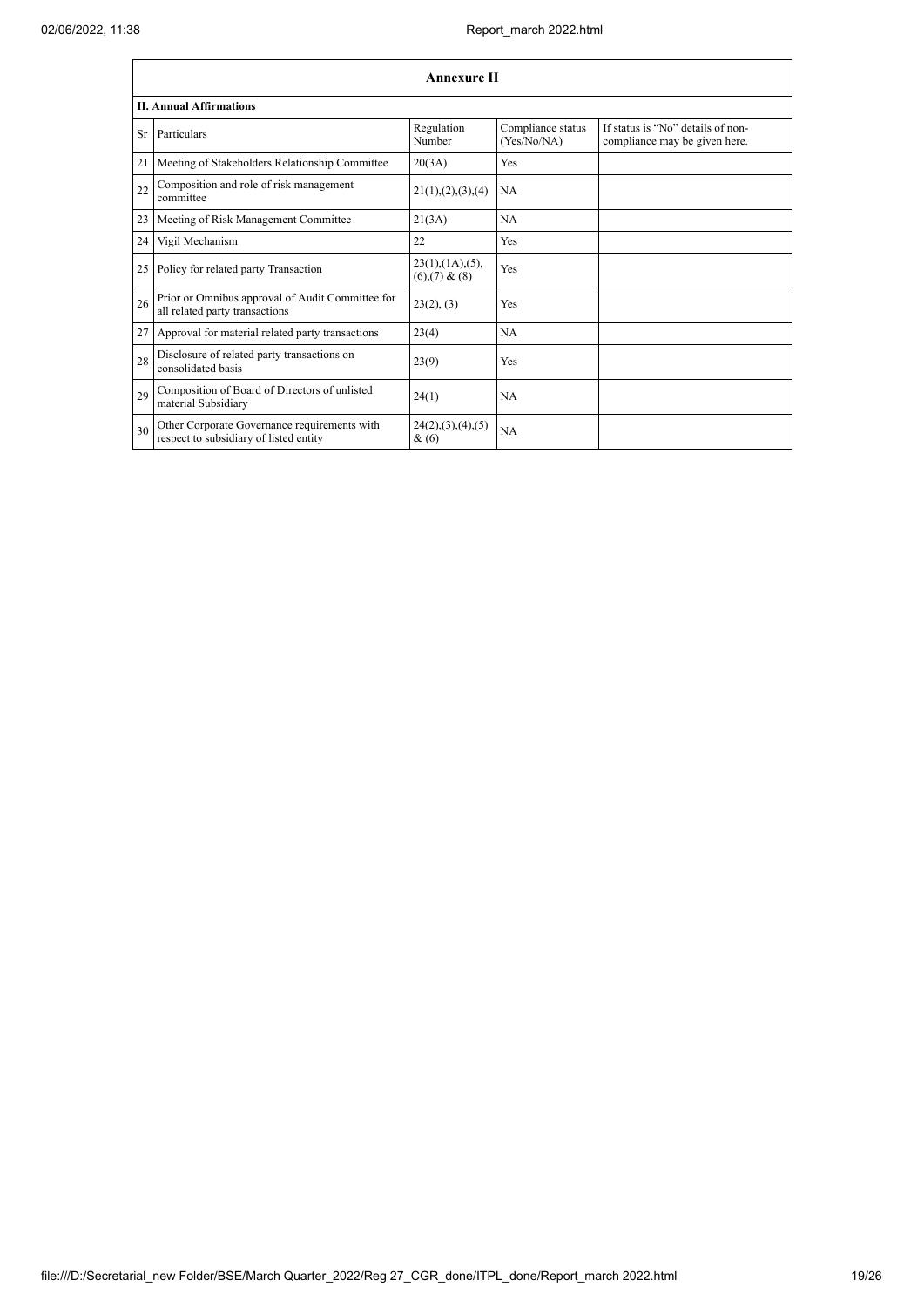|    | <b>Annexure II</b>                                                                                                   |                      |                                     |                                                                    |  |
|----|----------------------------------------------------------------------------------------------------------------------|----------------------|-------------------------------------|--------------------------------------------------------------------|--|
|    | <b>II. Annual Affirmations</b>                                                                                       |                      |                                     |                                                                    |  |
| Sr | Particulars                                                                                                          | Regulation<br>Number | Compliance<br>status<br>(Yes/No/NA) | If status is "No" details of non-<br>compliance may be given here. |  |
| 31 | Annual Secretarial Compliance Report                                                                                 | 24(A)                | <b>Yes</b>                          |                                                                    |  |
| 32 | Alternate Director to Independent Director                                                                           | 25(1)                | NA                                  |                                                                    |  |
| 33 | Maximum Tenure                                                                                                       | 25(2)                | <b>Yes</b>                          |                                                                    |  |
| 34 | Meeting of independent directors                                                                                     | $25(3)$ &<br>(4)     | Yes                                 |                                                                    |  |
| 35 | Familiarization of independent directors                                                                             | 25(7)                | <b>Yes</b>                          |                                                                    |  |
| 36 | Declaration from Independent Director                                                                                | $25(8)$ &<br>(9)     | Yes                                 |                                                                    |  |
| 37 | D & O Insurance for Independent Directors                                                                            | 25(10)               | NA                                  |                                                                    |  |
| 38 | Memberships in Committees                                                                                            | 26(1)                | Yes                                 |                                                                    |  |
| 39 | Affirmation with compliance to code of conduct from members of<br>Board of Directors and Senior management personnel | 26(3)                | Yes                                 |                                                                    |  |
| 40 | Disclosure of Shareholding by Non-Executive Directors                                                                | 26(4)                | Yes                                 |                                                                    |  |
| 41 | Policy with respect to Obligations of directors and senior<br>management                                             | $26(2)$ &<br>26(5)   | Yes                                 |                                                                    |  |
|    | Any other information to be provided - Add Notes                                                                     |                      |                                     |                                                                    |  |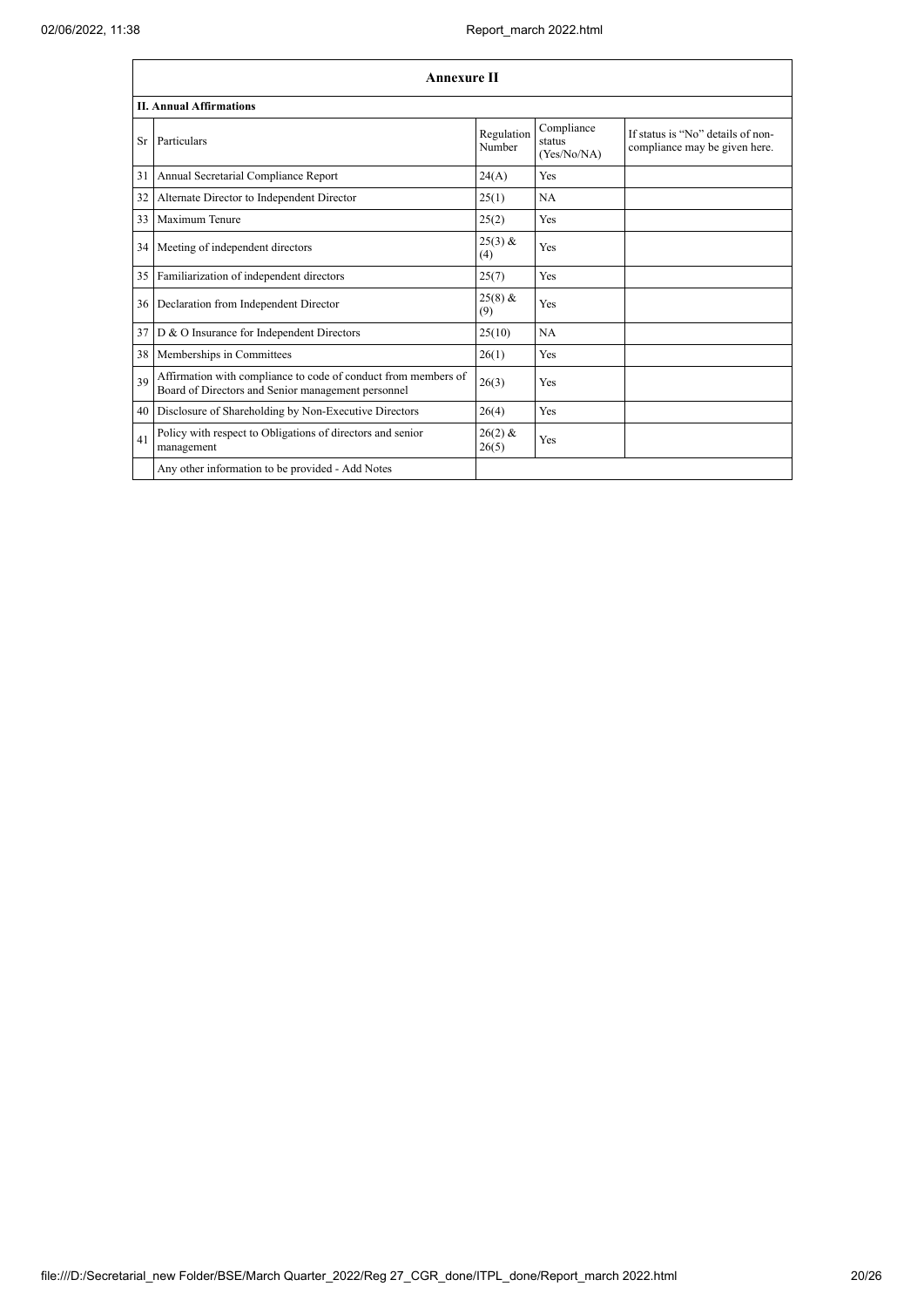|    | <b>Annexure II</b> |                          |  |  |  |
|----|--------------------|--------------------------|--|--|--|
|    | Name of signatory  | Ketineni Satish Rao      |  |  |  |
| 12 | Designation        | <b>Managing Director</b> |  |  |  |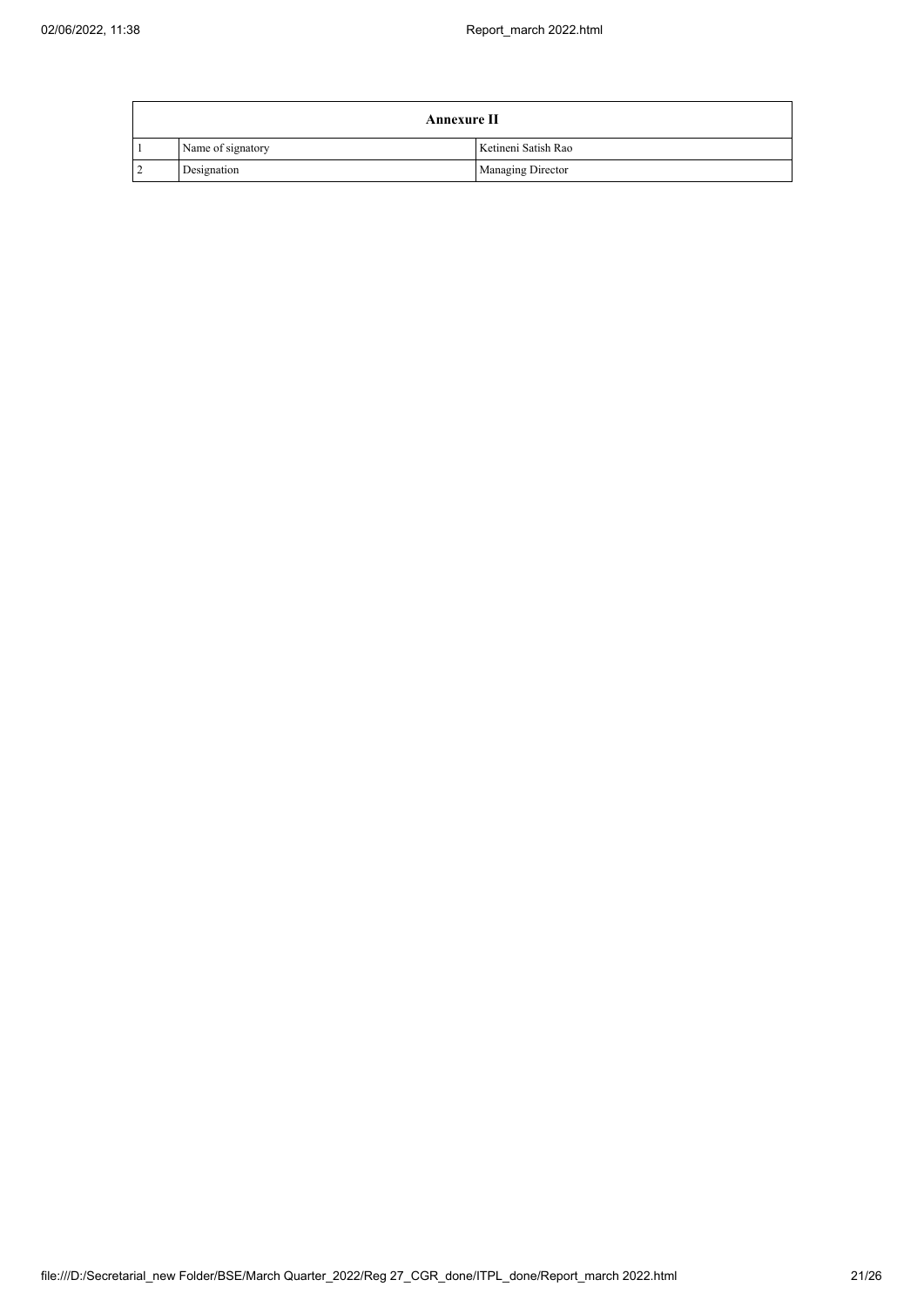|    | Annexure II                                                                                                                                                           |                                         |  |  |  |
|----|-----------------------------------------------------------------------------------------------------------------------------------------------------------------------|-----------------------------------------|--|--|--|
|    | <b>III.</b> Affirmations                                                                                                                                              |                                         |  |  |  |
| Sr | <b>Particulars</b>                                                                                                                                                    | <b>Compliance status</b><br>(Yes/No/NA) |  |  |  |
|    | The Listed Entity has approved Material Subsidiary Policy and the Corporate Governance requirements with<br>respect to subsidiary of Listed Entity have been complied | NA.                                     |  |  |  |
|    | Any other information to be provided                                                                                                                                  |                                         |  |  |  |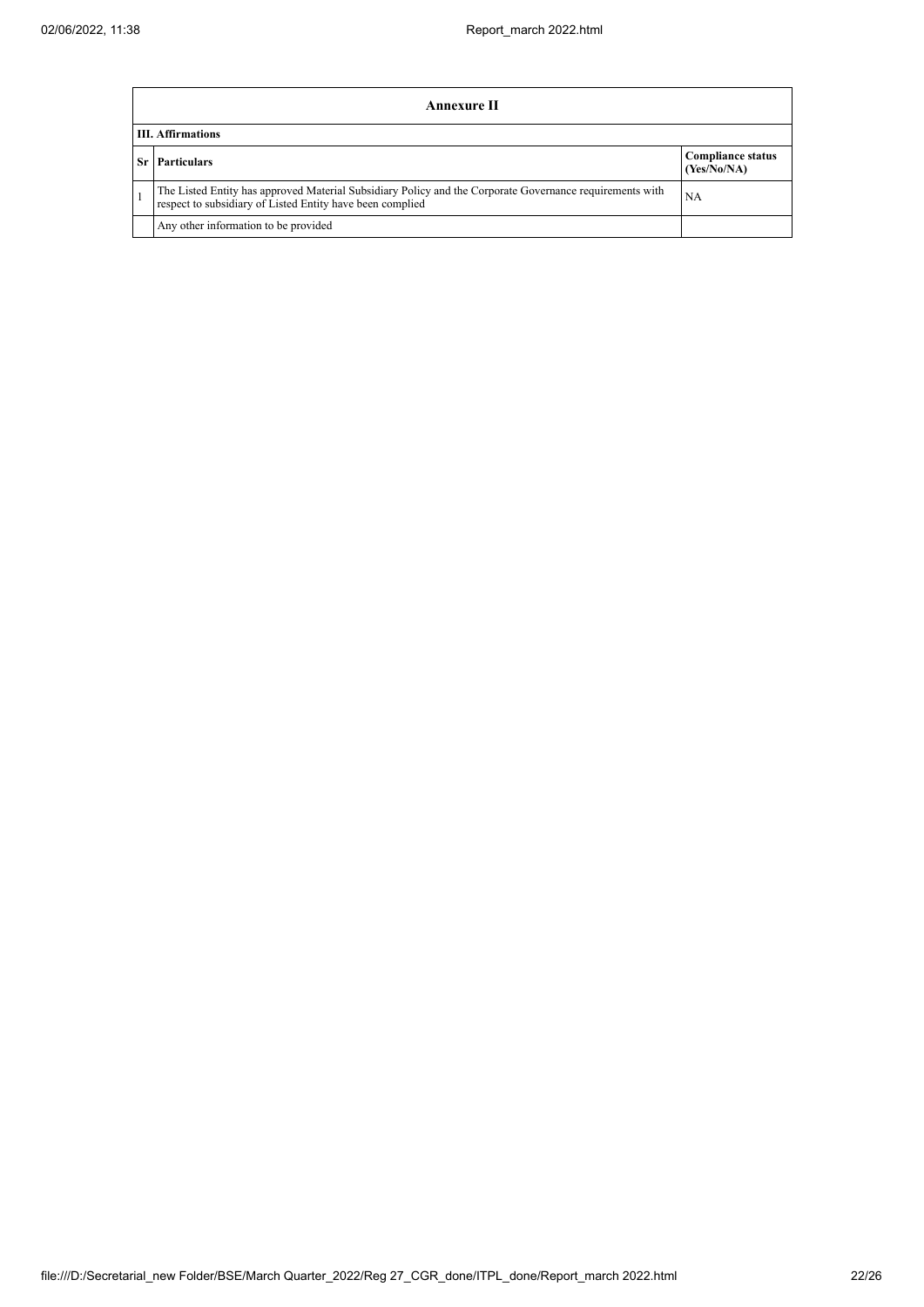| <b>Annexure II</b> |                   |                          |  |  |
|--------------------|-------------------|--------------------------|--|--|
|                    | Name of signatory | Ketineni Satish Rao      |  |  |
| $\overline{2}$     | Designation       | <b>Managing Director</b> |  |  |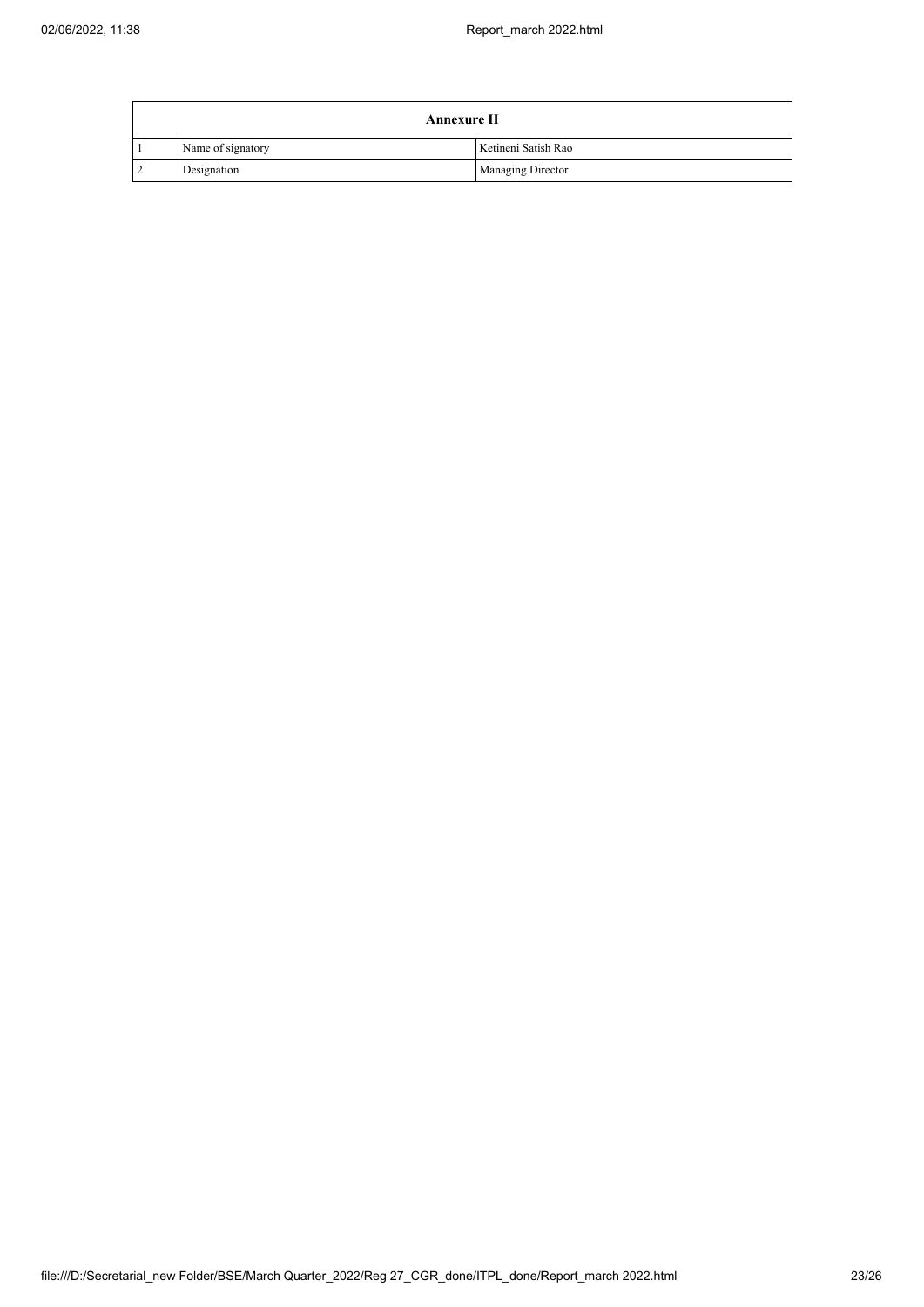| <b>Additional Half yearly Disclosure</b>                                                                                                                                                                                                                                                                                                                                                                                                |                                                |                                                                       |                                                    |  |
|-----------------------------------------------------------------------------------------------------------------------------------------------------------------------------------------------------------------------------------------------------------------------------------------------------------------------------------------------------------------------------------------------------------------------------------------|------------------------------------------------|-----------------------------------------------------------------------|----------------------------------------------------|--|
| Applicability of disclosure                                                                                                                                                                                                                                                                                                                                                                                                             | Applicable                                     |                                                                       |                                                    |  |
| Reason for Non Applicability                                                                                                                                                                                                                                                                                                                                                                                                            | Textual Information(1)                         |                                                                       |                                                    |  |
| I. Disclosure of Loans/ guarantees/comfort letters /securities etc.refer note below                                                                                                                                                                                                                                                                                                                                                     |                                                |                                                                       |                                                    |  |
| (A) Any loan or any other form of debt advanced by the listed entity directly or indirectly to                                                                                                                                                                                                                                                                                                                                          |                                                |                                                                       |                                                    |  |
| Entity                                                                                                                                                                                                                                                                                                                                                                                                                                  | Aggregate amount advanced during six<br>months | Balance<br>outstanding<br>at the end of<br>six months                 |                                                    |  |
| Promoter or any other entity controlled by them                                                                                                                                                                                                                                                                                                                                                                                         | $\boldsymbol{0}$                               | $\bf{0}$                                                              |                                                    |  |
| Promoter Group or any other entity controlled by them                                                                                                                                                                                                                                                                                                                                                                                   | $\mathbf{0}$                                   | $\bf{0}$                                                              |                                                    |  |
| Directors (including relatives) or any other entity controlled<br>by them                                                                                                                                                                                                                                                                                                                                                               | $\theta$                                       | $\boldsymbol{0}$                                                      |                                                    |  |
| KMPs or any other entity controlled by them                                                                                                                                                                                                                                                                                                                                                                                             | $\mathbf{0}$                                   | $\mathbf{0}$                                                          |                                                    |  |
| (B) Any guarantee / comfort letter (by whatever name called) provided by the listed entity directly or<br>indirectly, in connection with any loan(s) or any other form of debt availed By<br>Entity                                                                                                                                                                                                                                     | Type (guarantee, comfort letter etc.)          | Aggregate<br>amount of<br>issuance                                    | Balance<br>outstanding at the<br>end of six        |  |
|                                                                                                                                                                                                                                                                                                                                                                                                                                         |                                                | during six<br>months                                                  | months(taking into<br>account any<br>invocation)   |  |
| Promoter or any other entity controlled by them                                                                                                                                                                                                                                                                                                                                                                                         | $\boldsymbol{0}$                               | $\boldsymbol{0}$                                                      | 0                                                  |  |
| Promoter Group or any other entity controlled by them                                                                                                                                                                                                                                                                                                                                                                                   | $\mathbf{0}$                                   | $\mathbf{0}$                                                          | $\overline{0}$                                     |  |
| Directors (including relatives) or any other entity controlled<br>by them                                                                                                                                                                                                                                                                                                                                                               | $\theta$                                       | $\bf{0}$                                                              | 0                                                  |  |
| KMPs or any other entity controlled by them                                                                                                                                                                                                                                                                                                                                                                                             | $\boldsymbol{0}$                               | $\mathbf{0}$                                                          | $\boldsymbol{0}$                                   |  |
| (C) Any security provided by the listed entity directly or indirectly, in connection with any loan(s) or any<br>other form of debt availed by                                                                                                                                                                                                                                                                                           |                                                |                                                                       |                                                    |  |
| Entity                                                                                                                                                                                                                                                                                                                                                                                                                                  | Type of security (cash, shares etc.)           | Aggregate<br>value of<br>security<br>provided<br>during six<br>months | Balance<br>outstanding at the<br>end of six months |  |
| Promoter or any other entity controlled by them                                                                                                                                                                                                                                                                                                                                                                                         | $\mathbf{0}$                                   | $\bf{0}$                                                              | $\overline{0}$                                     |  |
| Promoter Group or any other entity controlled by them                                                                                                                                                                                                                                                                                                                                                                                   | $\boldsymbol{0}$                               | $\boldsymbol{0}$                                                      | 0                                                  |  |
| Directors (including relatives) or any other entity controlled<br>by them                                                                                                                                                                                                                                                                                                                                                               | 0                                              | v                                                                     | 0                                                  |  |
| KMPs or any other entity controlled by them                                                                                                                                                                                                                                                                                                                                                                                             | $\boldsymbol{0}$                               | $\overline{0}$                                                        | $\overline{0}$                                     |  |
| (D) Additional Information                                                                                                                                                                                                                                                                                                                                                                                                              |                                                |                                                                       | Textual<br>Information $(2)$                       |  |
| <b>II. Affirmations</b>                                                                                                                                                                                                                                                                                                                                                                                                                 |                                                |                                                                       |                                                    |  |
| Affirmations                                                                                                                                                                                                                                                                                                                                                                                                                            |                                                |                                                                       | Company Remarks                                    |  |
| All loans (or other form of debt), guarantees, comfort letters (by whatever name called) or securities in<br>connection with any loan(s) (or other form of debt) given directly or indirectly by the listed entity to<br>promoter(s), promoter group, director(s) (including their relatives), key managerial personnel<br>(including their relatives) or any entity controlled by them are in the economic interest of the<br>company. |                                                | Yes                                                                   | Textual<br>Information(3)                          |  |
| Name                                                                                                                                                                                                                                                                                                                                                                                                                                    | Sanjay Saigal                                  |                                                                       |                                                    |  |
| Designation                                                                                                                                                                                                                                                                                                                                                                                                                             | <b>CFO</b>                                     |                                                                       |                                                    |  |
| Place                                                                                                                                                                                                                                                                                                                                                                                                                                   | Noida                                          |                                                                       |                                                    |  |
| Date                                                                                                                                                                                                                                                                                                                                                                                                                                    | 12-04-2022                                     |                                                                       |                                                    |  |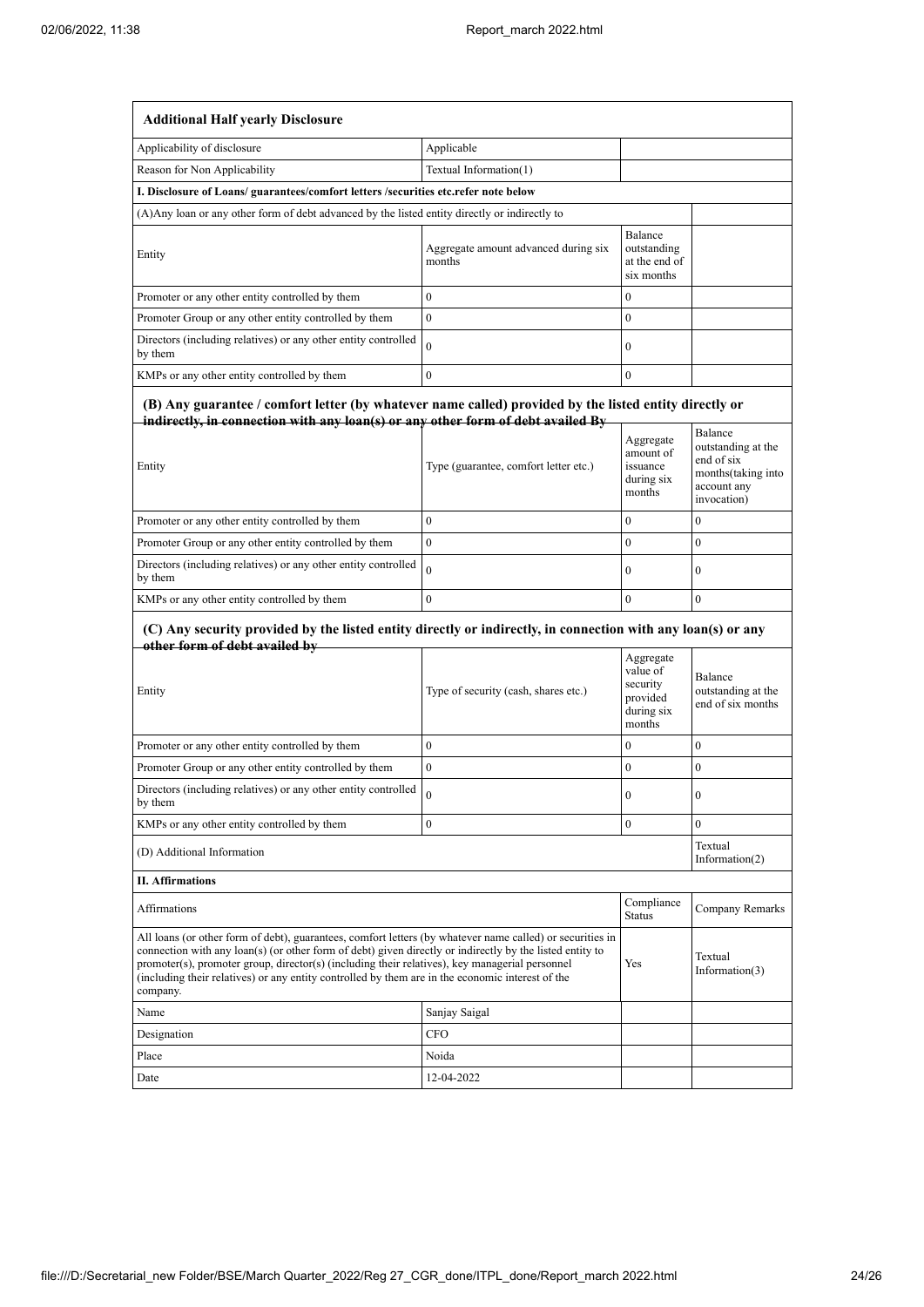| <b>Signatory Details</b> |                     |
|--------------------------|---------------------|
| Name of signatory        | Ketineni Satish Rao |
| Designation of person    | Managing Director   |
| Place                    | Noida               |
| Date                     | 12-04-2022          |